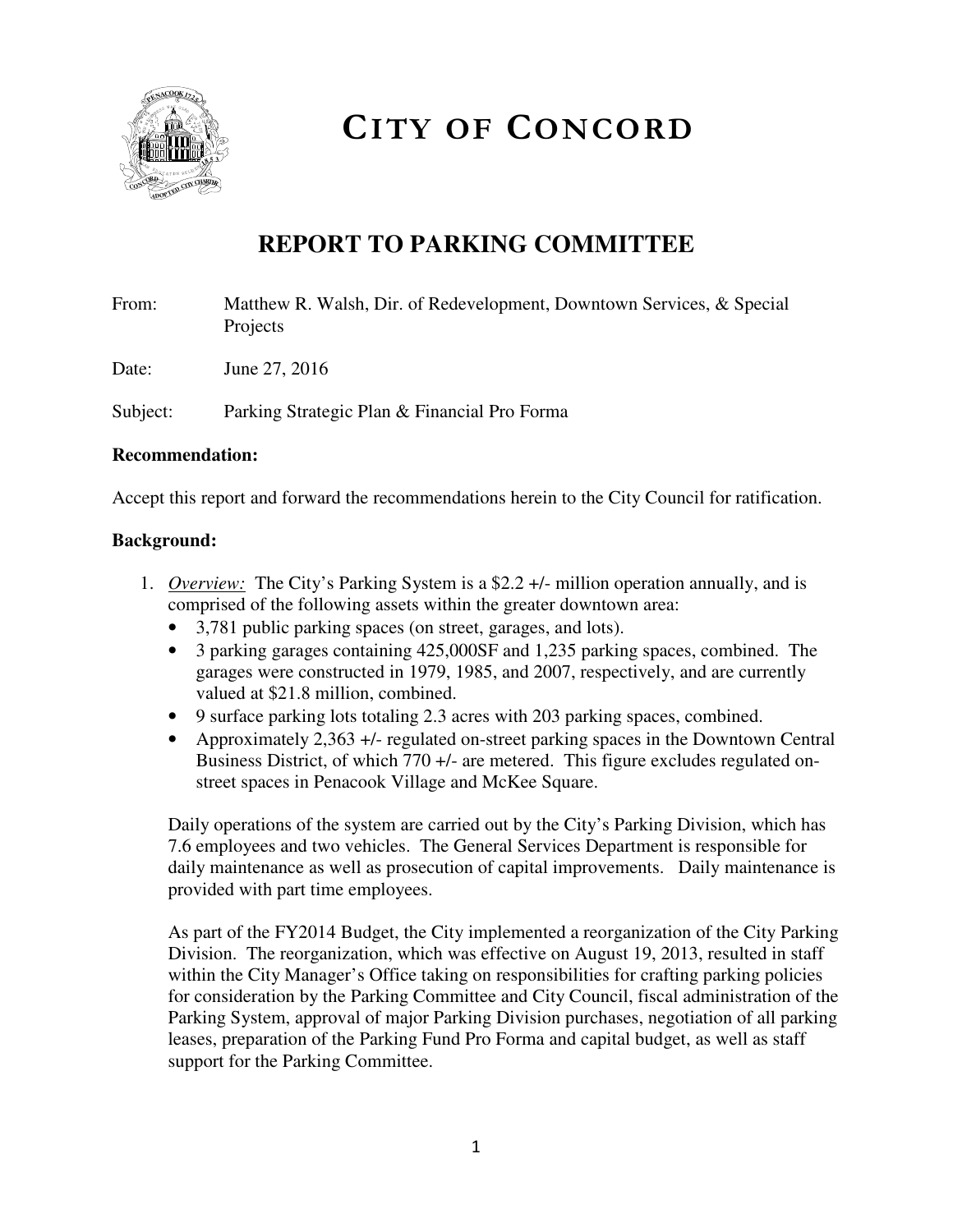2. *Why Manage Parking:* The City has been managing parking for decades. The first parking meters were deployed in Concord in 1947. Overnight parking regulations dated to the 1930s.

There are two basic reasons why municipalities manage public parking resources:

a. *Economic Development & "Tragedy of the Commons"*: Municipal parking systems are shared public resources which serve multiple stakeholders. Because such systems have a finite capacity, they must be managed to balance the competing needs of stakeholders to the greatest extent practical.

Given high demand for parking resources downtown, if the system was unregulated, individual users would act independently and use the resource in accordance with their own self-interest. Such behavior would likely be contrary to the common good of all users, and would result in the unnecessary depletion of the resource. More simply stated, if parking was not regulated in Concord, individual users, especially in high demand areas, would use up finite parking resources without regard to the overall needs of the City, or its economic and community development goals. Economists refer to this scenario as "tragedy of the commons", a term coined by William Forster Lloyd, apolitical economist at Oxford University, in 1832 regarding unregulated grazing of privately owned livestock on public "or common" lands in England and the devastation associated therewith.

Parking regulations, whether in the form of hourly rates, time limits, hours of enforcement (or all, in combination), affects behavior thereby helping to achieve the City's broader community and economic development goals.

- b. *Reduce Cost to the Taxpayers*: The second public policy goal of managing parking is to shift cost of the system from the taxpayers to the users of the system. If the City's General Fund (i.e. taxpayers) were to absorb the cost of operations and debt service for the Parking System, the municipal portion of the tax rate would increase \$0.54, or nearly 6% in FY2017. Based upon projects in the FY2017 budget pro forma, this amount would increase to approximately \$0.72 by FY2022.
- 3. *Parking Fund Overview and Fiscal Condition:* The City's Parking Fund is a "special revenue fund". As such, the Parking Fund is separate and autonomous from the City's property tax supported General Fund (meaning that debt service and operating costs are supported solely by meter and lease revenues, as well as fines and penalties). With the exception of moneys transferred from the Sears Block TIF District for repayment of Parking Fund equity previously invested in the Capital Commons Garage Project during 2005-2007, property taxes are not used to directly support the parking fund.

The Fiscal condition of the Parking Fund has been deteriorating for several years, with expenditures consistently exceeding revenues since 2007. During the period of FY2007- 2016 (budget), the Fund has lost approximately \$1 million. These losses have not gone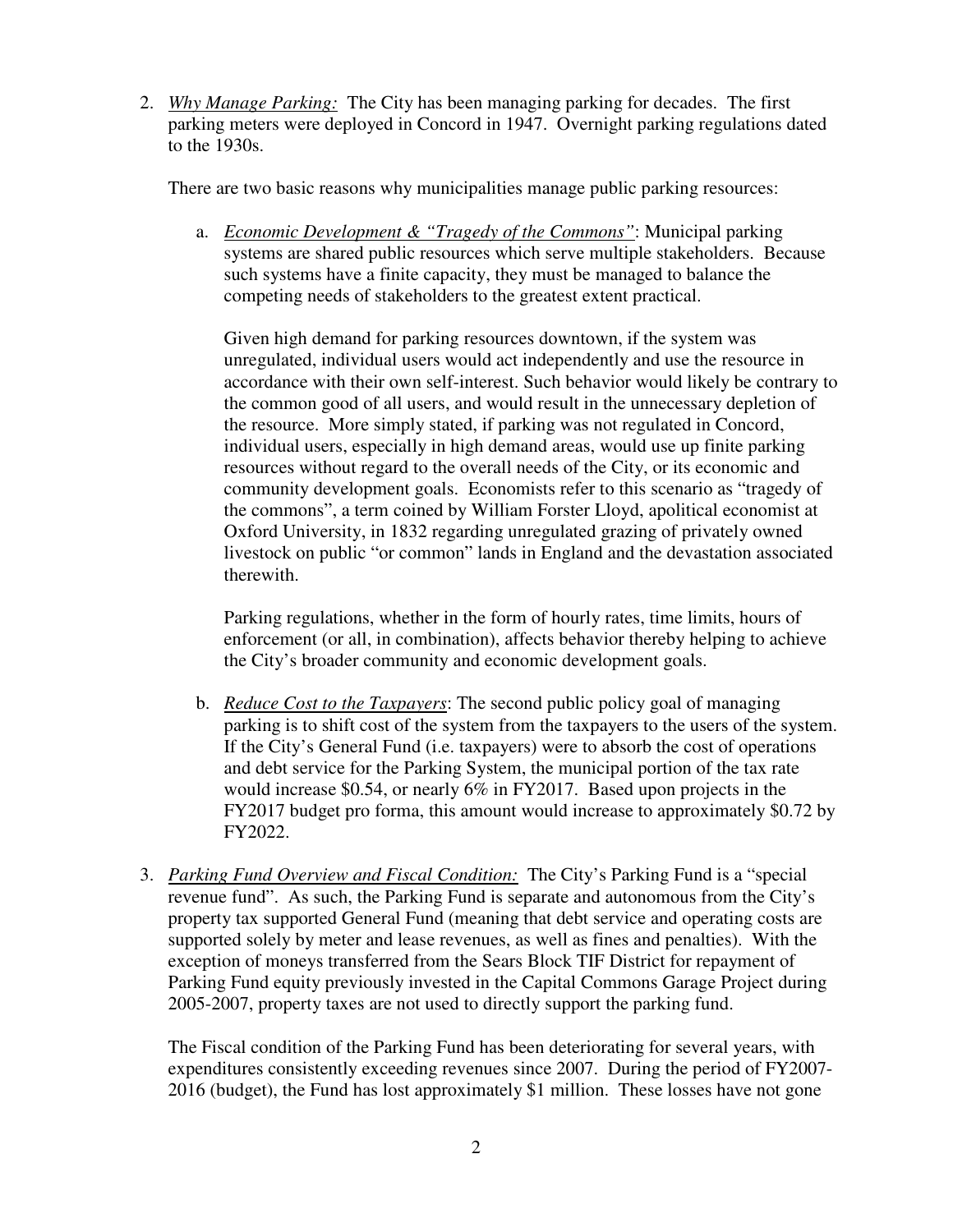un-noticed, and the City has attempted to shore-up the fund through a variety of measures over the past few years. Such efforts included implementation of the new Kiosk meter system, rate increases (\$0.75 / hour for on-street parking in FY2010, sale of the Theatre Street Parking Lot (\$200,000), and new leases in the Capital Commons Garage (primarily related to new development at 45 and 49 South Main Street; albeit at reduced rates).

Beyond these revenue measures, the City has also worked to reduce expenses. Examples include delaying major capital projects, including \$4 million in much needed repairs to the Durgin Block Garage, reduction of a full time parking enforcement position in FY2015 (which had been purposely held vacant for a number of years), and delayed vehicle replacements by relying upon second hand surplus vehicles from various City Departments.

Despite these measures, the Parking Fund continues to struggle and bold action is now needed to make the system financially solvent. The proposed FY2017 budget, submitted to the City Council on May 6, 2016, represents a "status quo" budget, meaning it does not include any policy changes which would affect revenues or expenditures. The pro forma accompanying the budget predicts that the Fund will lose \$165,609 in FY2017. A loss of this magnitude loss will consume all remaining available fund balance, thereby resulting in negative fund balance totaling \$129,615 +/-. Further, assuming no changes to revenues or expenditures, the FY2017 budget pro form predicts that the Parking Fund will have a negative fund balance in excess of \$2 million by FY2022.

- 4. Factors Contributing to Financial Insolvency: There are a variety of factors which have contributed to the deteriorated financial condition of the parking fund. A brief summary of major factors are as follows:
	- a. Fractured Management / Lack of a "Champion": As previously noted, the City's historical approach to management of the parking system was historically shared by the Police and General Services Departments. In August 2013, staff within the City Manager's office was placed in charge of all aspects of the Parking operation. However, daily management of the system was retained by the Police Department's Parking Division and General Services retained responsibility for daily maintenance, as well as oversight of capital projects.

The historical lack of "a champion" for the Parking System has resulted in an individual to advocate for policy changes which would be in the system's best interest.

- b. Lack of Data When Creating Policy: Lack of data has also been a challenge when developing past policy for the Parking System. Data, such as occupancy and utilization rates, are critical when managing the system in order to implement strategies like demand based pricing.
- c. Lack of Capital Planning & Deferred Maintenance: Historically, the City has not had the resources required to meet capital needs for the parking system. Lack of resources has had the following consequences: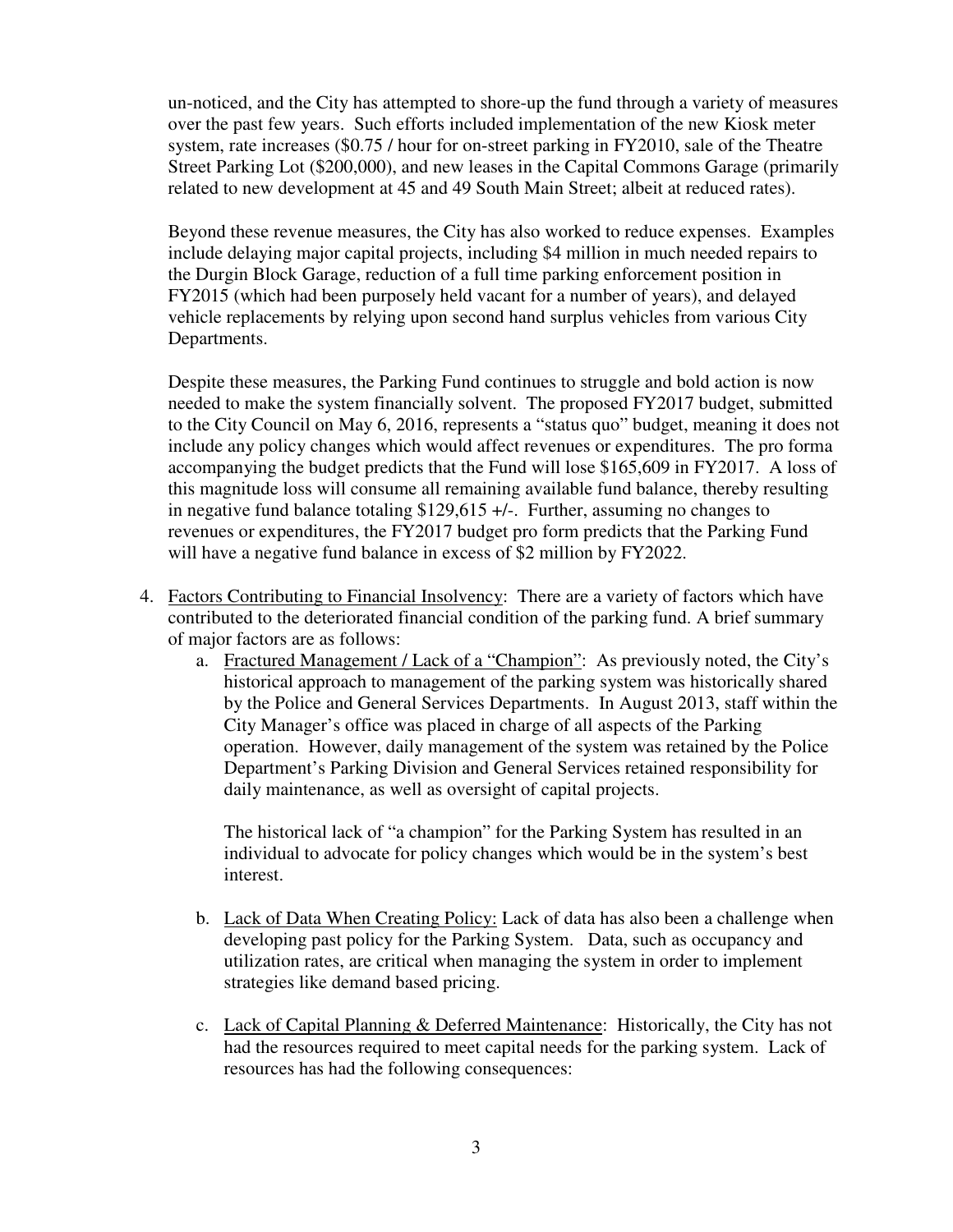- i. The costs of deferred maintenance are mounting and will be a serious challenge for the fund over the next decade. Presently, the Parking Study indicates the parking system will need approximately \$10.3 million in capital investment over the next 10 years. The parking pro forma predicts that debt service will account for upwards of 50% of annual expenditures. This is similar to other capital intensive City enterprise funds, such as the water and sewer systems.
- ii. Without a complete understanding of the system's capital needs, the City, lacked, in part, important justification to raise parking rates. Nor was it able to enter into informed negotiations for certain long-term parking leases. As a result, parking rates in Concord have been artificially low.

Consequently, there has been little incentive for the City to increase rates to increase fund balance.

d. Discounted Lease Rates for Development Projects: Since construction of its first garage in 1979, the City, for the past 3 decades, has had a practice of offering significantly discounted parking leases to support various development projects downtown. While these projects have had important economic benefits for the City, including tax revenues for the General Fund, these deals were often not advantageous for the Parking Fund. Moreover, these agreements are very long lasting (upwards for 50-60 years in some cases). While these "legacy" agreements have expired for the State Street Garage (formerly Firehouse Block Garage), they will endure for decades for the Storrs Street and School Street Garages.

By way of example, some leases within the School Street garage, which commenced in 1985, are currently set at \$205 / space, plus taxes. The current market rate for these spaces would be \$1,044 / year. These leases will run through 2055 (i.e. a 70 year term).

Currently, of the 740 lease spaces in the City's 3 parking garages, 447, or 60%, are tied up in long-term leases with submarket leases. This figure will improve in FY2026 when discounted lease rates for 125 spaces allocated to the "Love Your Neighbor" project will expire.

- e. General Fund Subsidies: The Parking Fund, like all special revenue and enterprise fund, makes administrative payments to the General Fund. However, the General Fund has received other "in-kind" support from the Parking Fund. Therefore, the historical relationship between the two funds has not been equitable for the Parking Fund. During FY2016, it is estimated that the Parking Fund provided approximately \$700,000 of cash and in-kind support during FY2016. Examples are below. By comparison, the General Fund only provided \$26,000 in cash and in-kind support to the Parking Fund. Examples include:
	- i. Rent free use of Parking Division facilities for General Fund employees and municipal vehicles.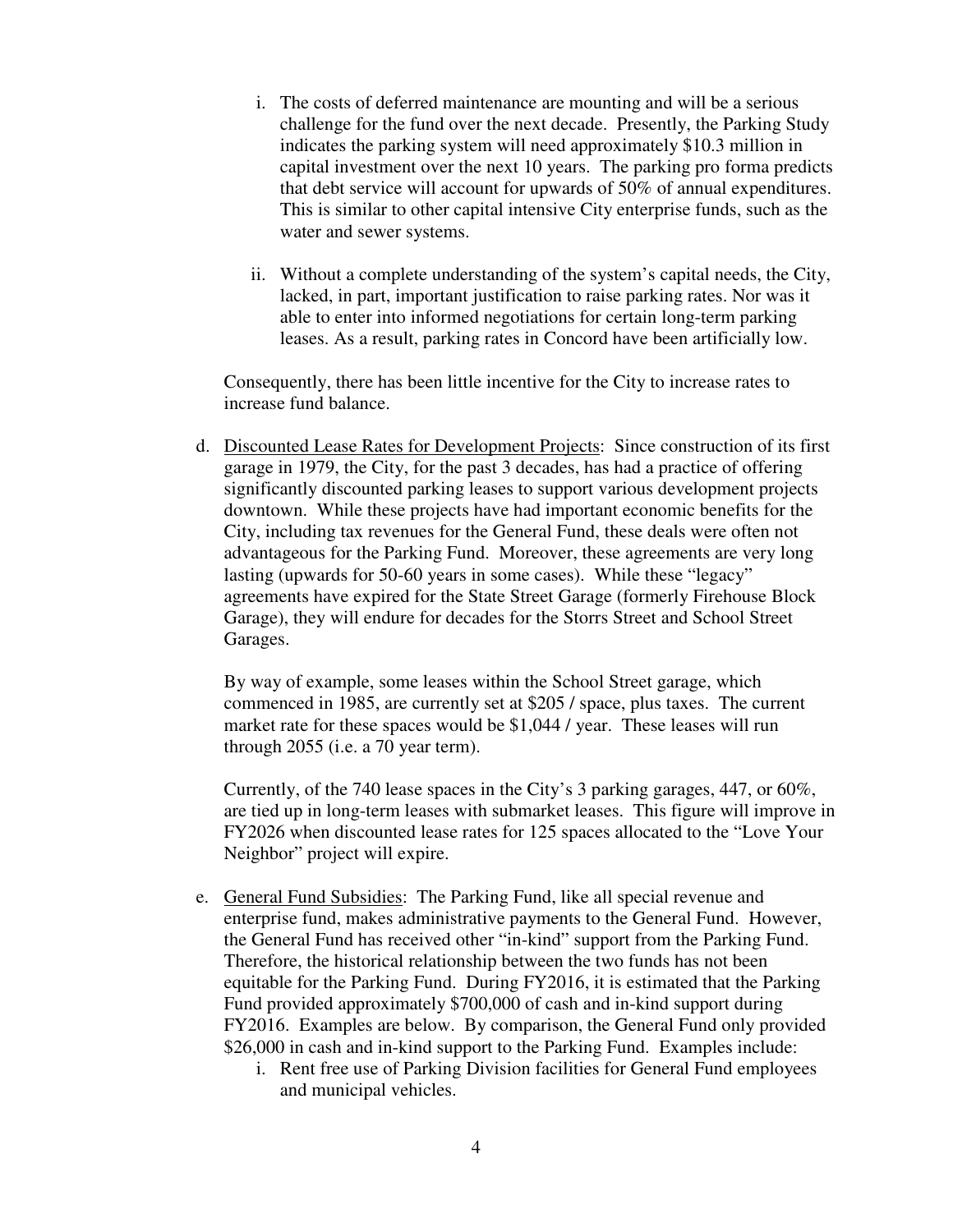- ii. Use of the Parking Fund to finance snow removal of certain General Fund facilities.
- iii. Use of the Parking Fund to financially support General Fund employees within the Police and General Services Departments without receiving commiserate level of service for such investments.

Please see the attached summary for additional information.

- f. Cost of Business: Lastly, like all industries, the cost of doing business for the Parking Fund continues to increase. Despite cutting positions, wages and benefits continue to grow. However, beyond compensation, it is worth noting that the adoption of new technologies, while convenient for customers, have also increased the cost of business. For example, credit card fees for kiosk transactions total nearly \$50,000 in FY2017, or approximately 7% of all meter revenues. The average cost per transaction is \$0.21. Therefore, assuming a parker purchases 1 hour of parking at current rate of \$0.75 / hour with a credit card, the City would lose \$0.21 of that transaction (or nearly 1/3 of total revenues). Debt service for Kiosks was nearly \$75,000 in FY2016 (or 11% of meter revenues).
- 5. Parking Strategic Plan: In December 2013 the City Administration provided a comprehensive report to the City Council outlining the Parking Fund's mounting challenges and recommended that the City undertake a strategic parking plan to address financial challenges, as well as explore options to overhaul the system in accordance with industry best management practices.

On June 9, 2014, the City Council adopted Resolution #8779 which appropriated \$115,000 from the Economic Development Reserve Fund for the purpose of engaging a consulting team to complete a strategic plan for the parking system.

On June 23, 2014 the City engaged a team comprised of Nelson Nygaard and Desman Associates to complete the project. Nelson Nygaard was the lead consultant for the project. The project was limited to an area 435 acres in size (or 0.70 +/- square miles) in the downtown area. Please see the attached map for more detail about the study's geography. It is important to note that the study area purposely excluded the area around Concord High School as that area was extensively studied in 2004.

The project commenced in late summer 2014. Efforts were initially focused on reviewing past parking studies, as well as data collection including utilization data for public and private off-street facilities and on-street spaces within the study area. A community forum was held on October 6, 2014 to discuss utilization data, as well as input from customers of the parking system regarding what aspects of the system needed improvement. Interviews were held with 10 unique groups of stakeholders, including downtown residents, large leaseholders, downtown merchants and employees, as well as key institutions including UNH Law and the State of New Hampshire. A survey, which garnered 580 responses, was also employed to solicit opinions about the parking system. A second public forum was held on January 28, 2015 to discuss the results of data collection as well as preliminary findings and recommendations. The Parking Committee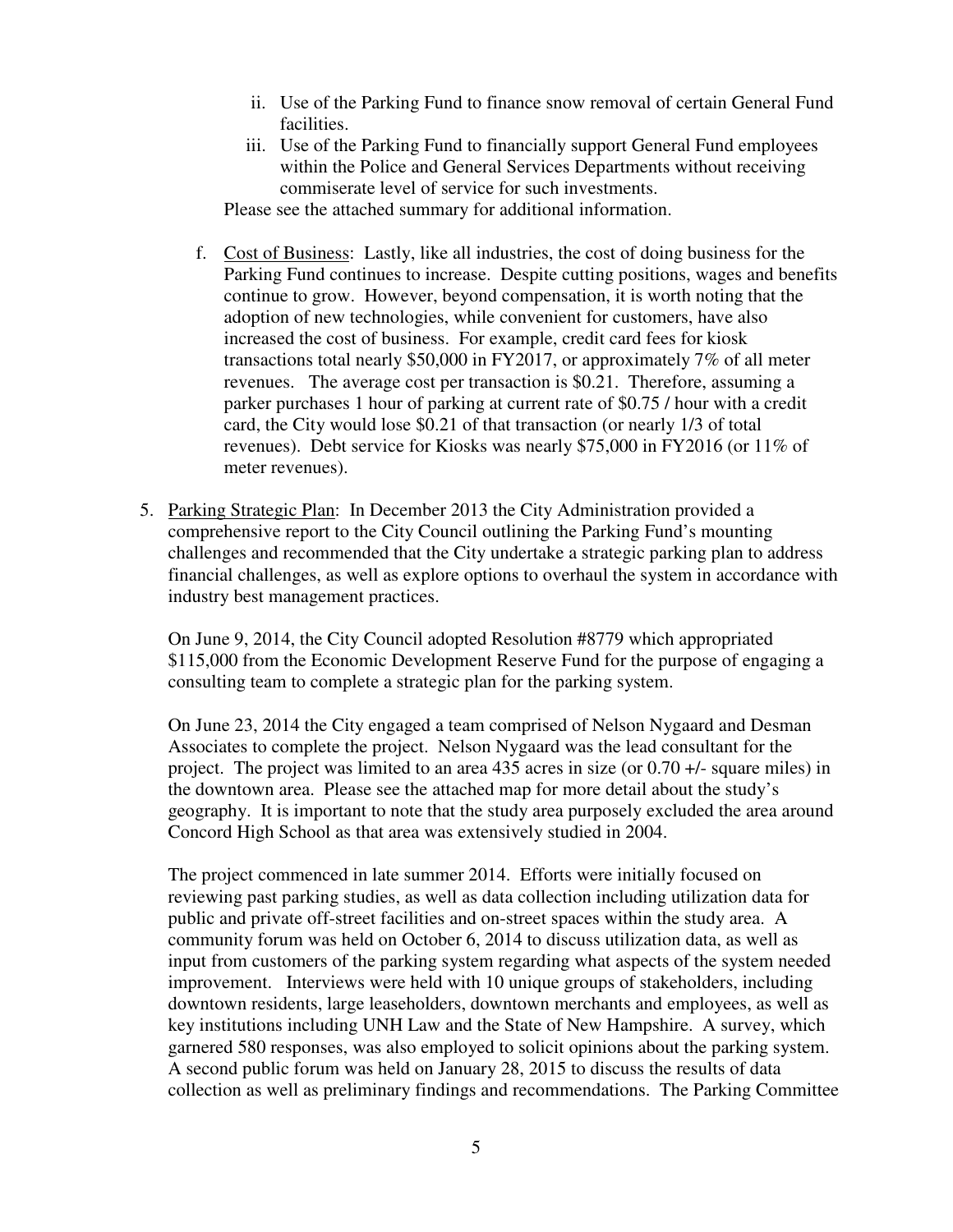met on March 16, 2015 to review draft recommendations of the plan. Following those presentations, the consulting team began efforts to develop a comprehensive pro forma to model recommendations of the study. The team also worked to develop a comprehensive capital improvement program for the parking system. The CIP was completed on November 9, 2015.

Initial pro formas developed by the consulting team were insufficient as they lacked key details required to make the pro formas truly comprehensive. Therefore, after multiple attempts by the consulting team, City Administration opted to complete the pro forma in house. The pro forma was completed in December 2015. The pro forma and recommendations were presented to the City Manager on January 25, 2016. The City Manager completed his review on March 24, 2016.

#### **Discussion:**

- 1. **Key Findings**: The following are key findings of the strategic parking plan.
	- a. A total of 9,917 public and private parking spaces are located within the 435 acre study area. Based upon a shared parking model, there is more than ample supply to meet current and future parking needs. However, the way these public and private parking spaces are currently managed is very inefficient, thereby resulting in a perceived lack of parking. The City's current approach to managing leased parking spaces (i.e. exclusive leases rather than a permit system for a shared pool of spaces) exacerbates this perception and acts as impediment to economic development. Further, leases are cumbersome and labor intensive to administer and insurance requirements can be a barrier to getting leases accomplished.
	- b. There are over 5,000 private spaces with restricted access. If management of these spaces were modified, parking supply in downtown could be greatly expanded.
	- c. Time limits have no effect at distributing demand to areas with more availability. Rather they arbitrarily limit the time that customers can engage downtown establishments. The consultant has recommend elimination of all time limits for metered parking within the downtown central business district.
	- d. Current meter rates (\$0.75 / hour on-street and lots, \$0.50 / hour in garages) are ineffective at moving parkers away from high demand areas. Implementation of "demand base pricing" is recommended, whereby high prices are charged for the most desirable parking spaces.
	- e. Utilization of Public Spaces: Parking counts completed in September 2014 revealed the following:
		- i. Main Street: 255 spaces (Loudon Road to Perley Street).
			- 1. Weekday occupancy averages 70% occupancy, 8AM and 8PM. Peak utilization occurs from 6-8PM (87% occupancy).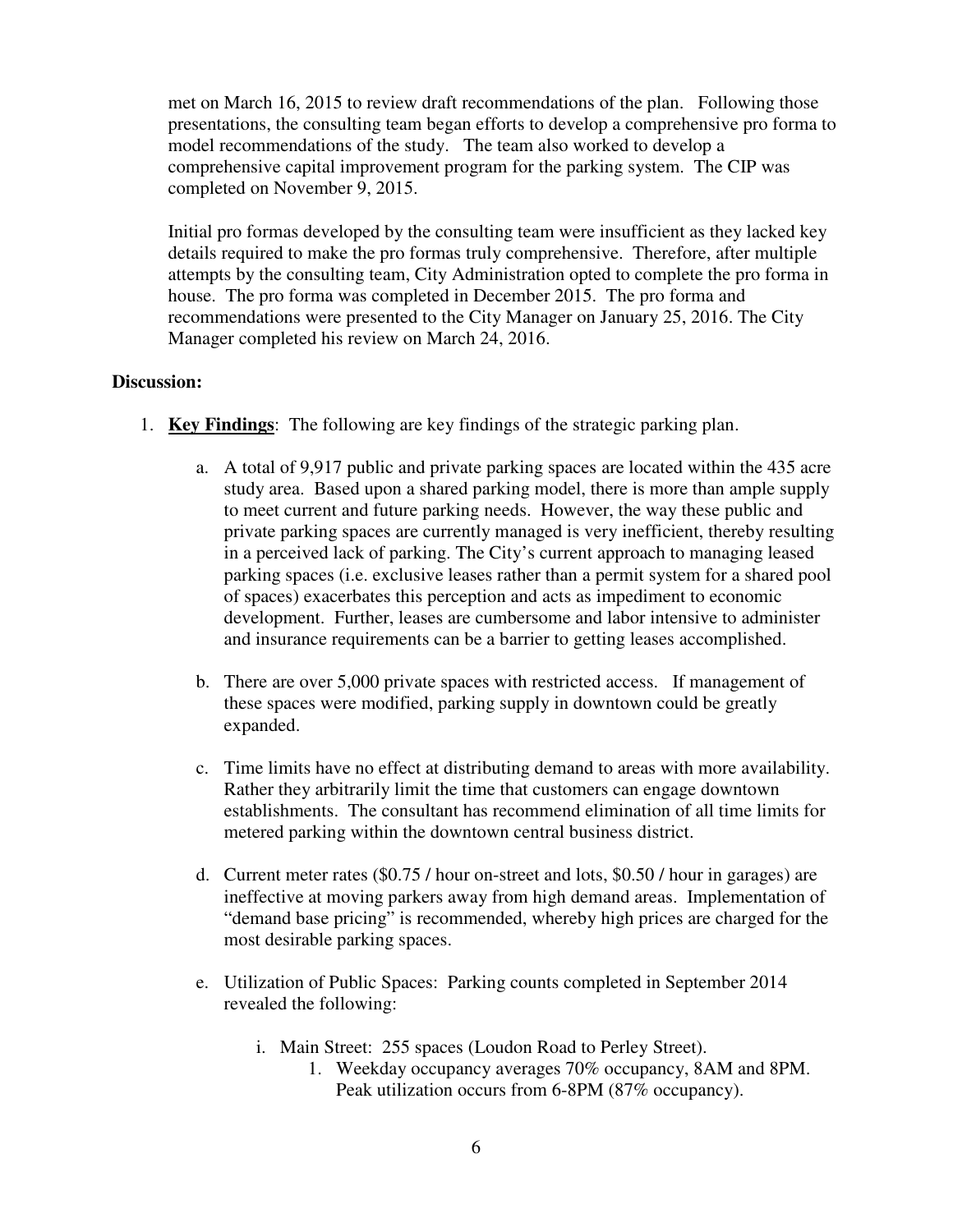- 2. On Saturdays, peak occupancy averages 76% from 10AM to 8PM.
- ii. Downtown On-Street Spaces: 767 spaces.
	- 1. Weekday occupancy averages 55%, 8AM to 8PM. Peak utilization occurs from 6PM – 8PM (66% occupancy).
	- 2. Saturday occupancy averages 53%, 10AM 8PM. Peak utilization is  $10AM - 2PM$  (60% occupancy).
- iii. State Street Garage (formerly Firehouse Block): 252 spaces.
	- 1. Leased Parking: 71 spaces.
		- a. Weekday occupancy averages 50%. Peak utilization occurs 2PM – 4PM (62%).
	- 2. Metered Parking: 114 spaces.
		- a. Weekday occupancy averages 36% (8AM 8PM). Peak utilization occurs 2PM – 4PM (46%).
- iv. School Street Garage (formerly Durgin Block): 467 spaces.
	- 1. Leased Parking: 278 spaces.
		- a. Weekday occupancy averages 47%. Peak utilization occurs Noon – 2PM  $(65\%)$ .
	- 2. Metered Parking: 180 spaces.
		- a. Weekday occupancy averages 52% (8AM 8PM). Peak utilization occurs  $2PM - 4PM (68\%)$ .
- v. Storrs Street Garage (formerly Capital Commons): 516 spaces.
	- 1. Leased Parking: 391 spaces.
		- a. Weekday occupancy averages 41%. Peak utilization occurs  $10AM - Noon (51\%).$
	- 2. Metered Parking: 114 spaces.
		- a. Weekday occupancy averages 49% (8AM 8PM). Peak utilization occurs Noon- 2PM (62%).
- f. Parking data collected in January 2015 revealed that when the Legislature is in session, parking occupancy for the area around the State House increases to 84% at peak times. This is an increase of nearly 30% as compared to when the Legislature is not in session.
- g. Over the next 10 years, the Parking System requires approximately \$10.3 million in capital investment.
- 2. **Pro Forma (FY17-26):** Attached, please find a new comprehensive financial pro forma for the City Parking System. This pro forma was developed to implement recommendations of the Strategic Parking Plan (with some modifications), as well as to restore the parking system to financial solvency.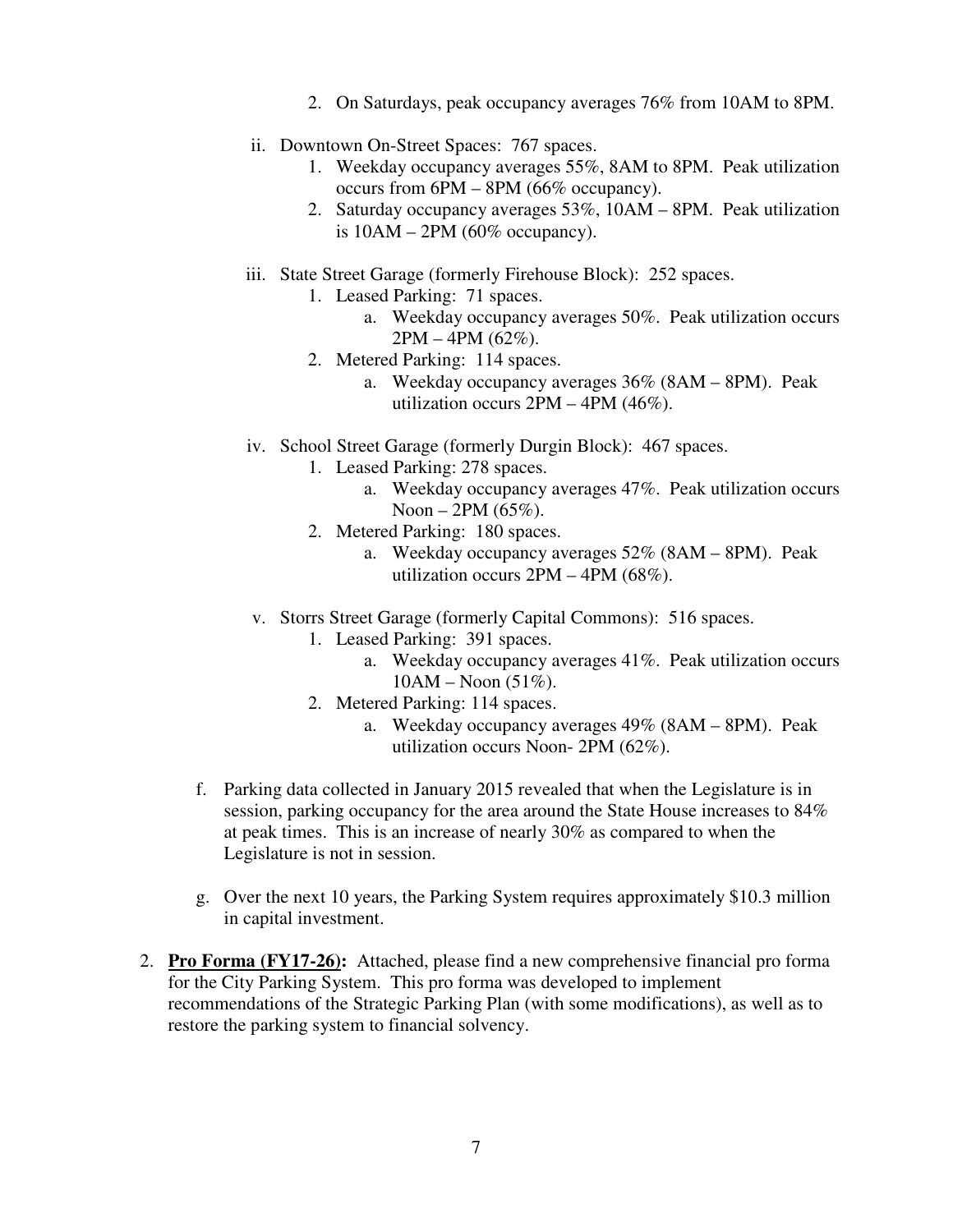Note, the pro forma itself is a Microsoft Excel spreadsheet which more than 50 interconnected tabs that model individual expense and revenue centers for all aspects of the parking system.

Per the attached summary spreadsheet, fund balance remains positive for all 10 years of the pro forma; however FY2017-2021 are weak due to costs associated with implementation of proposed strategies (capital investments, purchase of vehicles, additional staffing, etc.), as well as significant new debt service costs to address deferred maintenance. While initially weak, fund balance is projected to increase from \$38,000+/- in FY2016 to approximately \$321,000+/- by FY2018. Fund balance is projected to achieve \$2M +/- by 2026. Please see the pro forma for details.

**3. Policy Recommendations Included Within Pro Forma:** The following is a summary of key assumptions built into the proposed new pro forma for the parking system.

#### **a. Operations:**

# i. *Hours of Enforcement:*

- 1. Current: Monday Friday, 8AM 5PM (9 hours / day, 250 days / year, 2,250 hours / year).
- 2. Proposed: Monday Saturday, 9AM 8PM, (11 hours / day, 302 days / year, 3,322 hours / year).
	- a. Applicable for all the on-street system, as well as garages and surface lots.
	- b. Presumes 10 City holidays / year during which free parking will be provided.
	- c. This change will bring the City more in line with other similar communities in New Hampshire, notably Portsmouth and Manchester.
	- d. 9AM start time will help encourage long-term downtown residential development.

# ii. *Organizational Structure and Operations:*

- 1. Organization:
	- a. Observations:
		- i. Current organization structure is too fractured.
			- 1. Daily operations / staff are overseen by Police.
			- 2. Policy and financial decisions are overseen by City Manager.
			- 3. General Services Department is responsible for maintenance, street signage installations, and capital improvements (except snow removal); no direct report to Parking, Police, or City Administration.
				- a. Parking pays \$85,000 +/- to General Fund for part-time GSD staff support; however the system does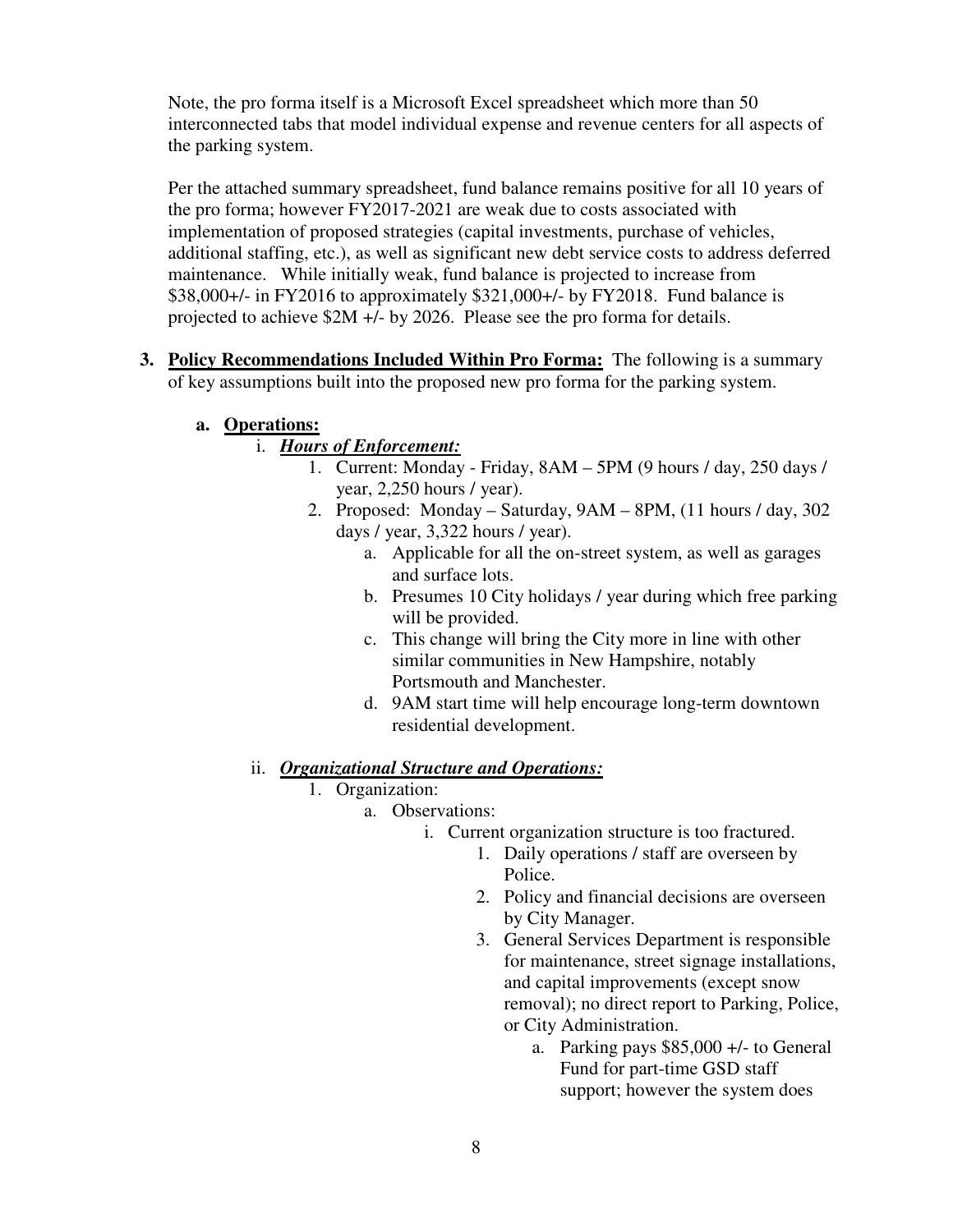not receive a commiserate level of service for this level of investment.

- b. Parking is not able to effectively control when or how its own maintenance and capital needs are addressed. Further, the GSD's resources provided are shared and not solely dedicated to parking needs. As a result, parking system needs are not always the most urgent priority.
- b. FY2017 Proposed organizational structure:
	- i. Sole oversight of operations, staffing, and budgeting shall be transitioned to the Director of Redevelopment, Downtown Services, and Special Projects.
		- 1. Parking Supervisor would solely report to Director of Redevelopment, Downtown Services, & Special Projects. All other staff would report to the Parking Supervisor.
	- ii. The Division will remain housed in the Police Department.
		- 1. Necessary to provide for operational access to Police databases (SPOTS), dispatch, as well as vehicle maintenance.
	- iii. Long-term (3-5+ years or in the future):
		- 1. Consider relocating Parking Division to new leased office space downtown (off City Hall Campus).
			- a. Not currently carried in pro forma, but likely be supported in the out years due to improved fund balance.
		- 2. Consider creating a "Downtown Services Department" which would encompass the following:
			- a. Parking System operations and maintenance.
			- b. Downtown Services Maintenance Team (i.e. the General Services Complete Streets maintenance crew).
			- c. Maintenance of Public Squares (Eagle, Bicentennial, Capital Commons).
				- i. Could result in economies of scale for maintenance activities.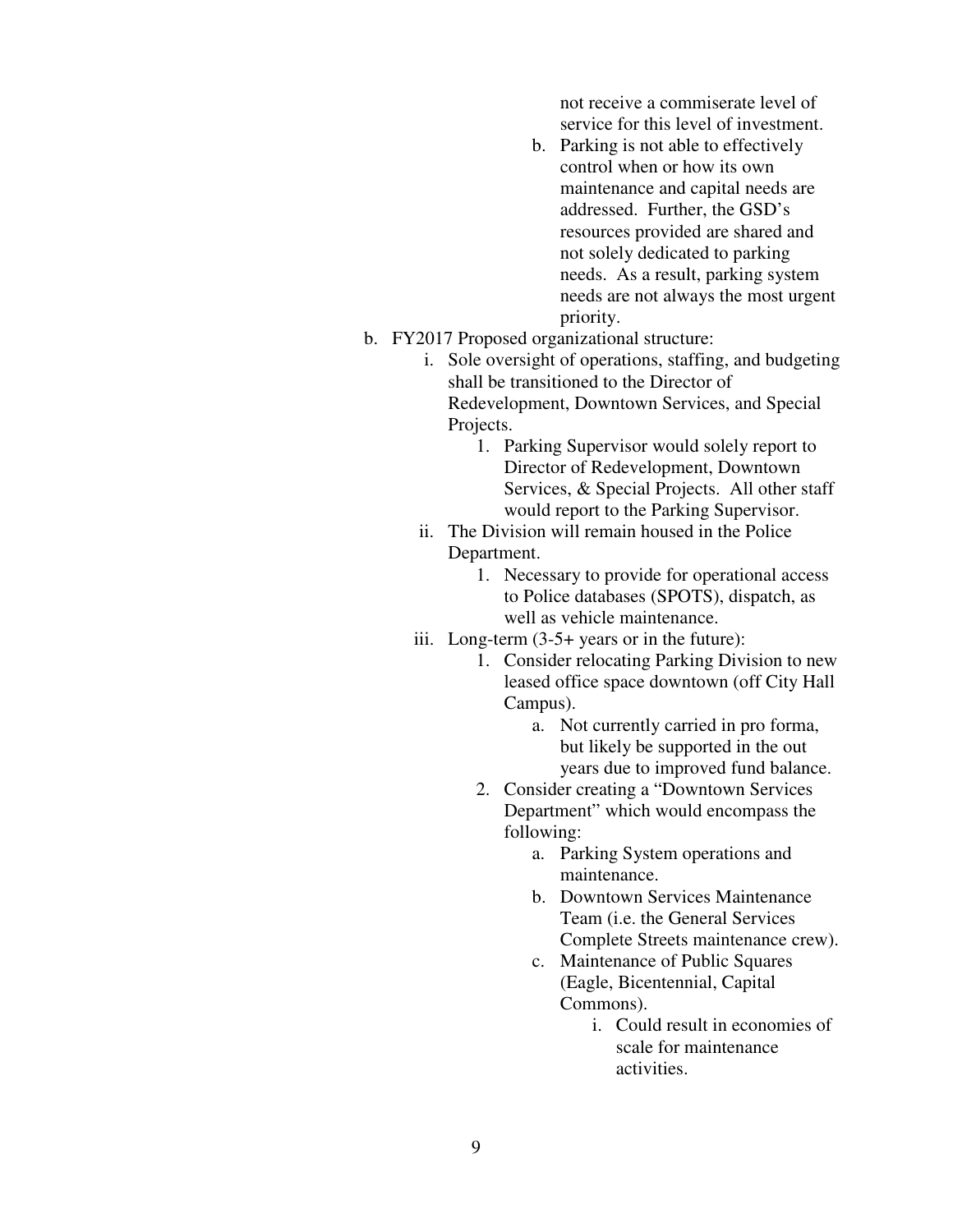- 2. Parking Committee:
	- a. FY2016: Currently the Parking Committee is responsible for advising the City Council about all aspects of the Parking System (general policies, management strategies, rates, hours of enforcement, citation strategies, capital projects, ordinance changes, etc.).
	- b. Changes to management of the on-street system (removal or creation of on-street parking, establishment of loading zones and bus stops, etc.) customarily triggers review by the Parking Committee, as well as the Traffic Operations Committee (TOC), and Transportation Policy Advisory Committee (TPAC). Having 3 separate and equal entities reviewing such matters is inefficient and can result in disjointed policy recommendations to City Council.
	- c. Recommendation:
		- i. Discontinue the Parking Committee.
		- ii. Transfer responsibility for review of managerial and fiscal policies to the Fiscal Policy Advisory Committee (FPAC). FPAC would review and advise on such matters before presentation to the City Council. Areas within FPAC's prevue would include: organizational structure, hours of enforcement, and rates.
		- iii. Assign responsibility for review of citizen requests for ordinance based changes to the parking system to the Traffic Operations Committee. TOC would review and advise on such matters before presentation to the City Council. Areas within TOC's prevue would include the creation or elimination of parking spaces, bus stops, loading zones, and resident parking areas.
- 3. Staffing:
	- a. Current (FY2016):
		- i. Parking Division: 6.6 FTEs
			- 1. 1 FTE Parking Supervisor
			- 2. 3.6 FTEs Parking Enforcement Officers (PEOs)
			- 3. 1 FTE Meter Technician
			- 4. 1 FTE Administrative Assistant
		- ii. Police staff supported by Parking Fund
			- 1. 1 FTE Administrative Assistant
	- b. Year 1 (FY2017):
		- i. Add 2.25 Full Time Equivalent Employees (FTEs):
			- 1. 2.25 FTEs: Comprised of part-time Parking Enforcement Officers (PEOs)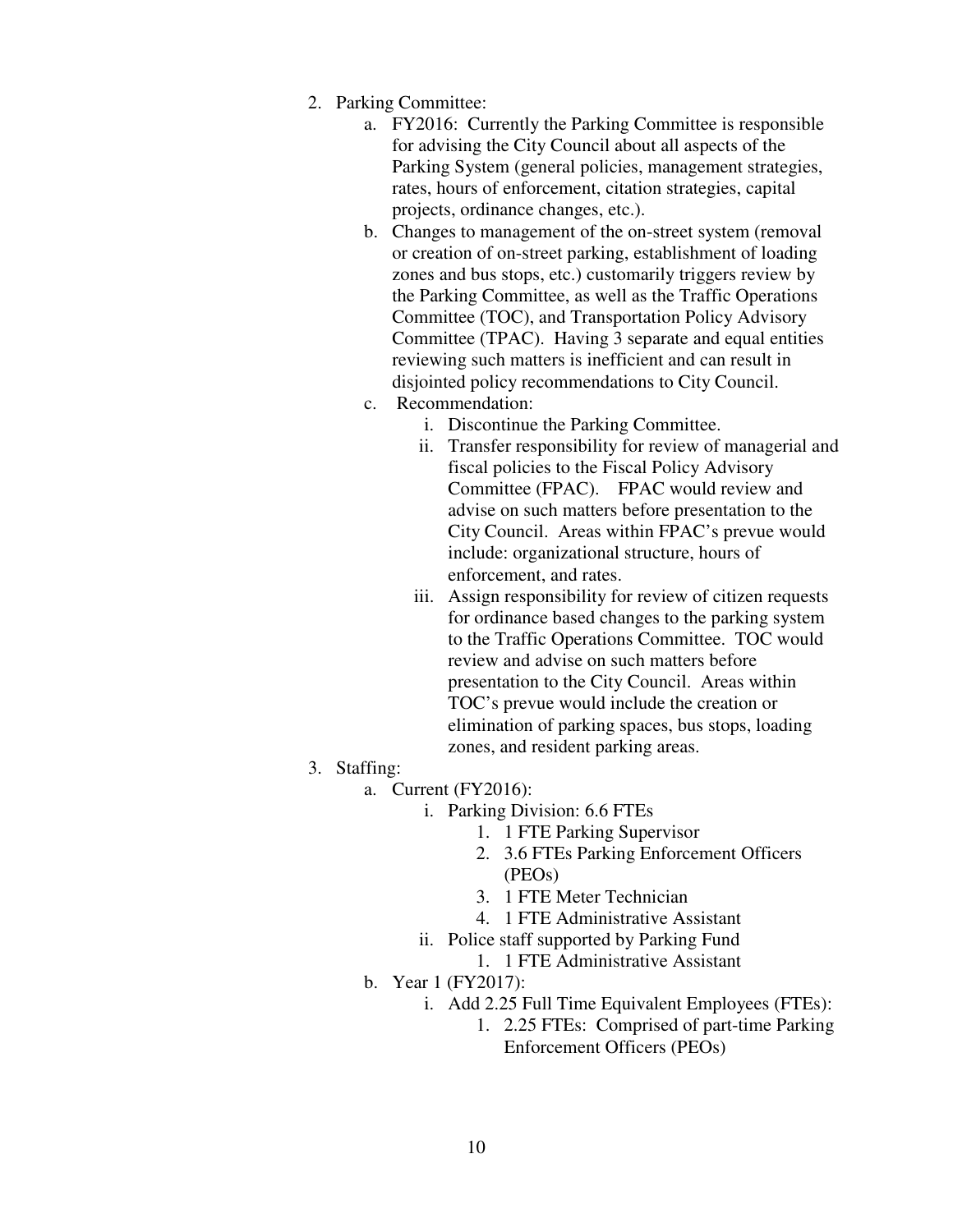- a. 2 positions for expanded hours of enforcement; 4 positions to cover mobile unit.
- b. Budgeted 6 months of fiscal year (January 1, 2017).
	- i. May want to budget for December 1, 2016 start for training.
- c. Existing FT PEOs become "shift supervisors". Labor grade and compensation would be adjusted accordingly.
- c. Year 2 (FY2018):
	- i. Add 5.6 FTEs:
		- 1. 1.5 FTEs: 4 additional part-time PEOs
			- a. For expanded meter geography.
			- b. Budgeted for 6 months of fiscal year.
		- 2. 1.5 FTEs: 4 additional part-time PEOs
			- a. For  $2<sup>nd</sup>$  mobile unit
			- b. Budgeted for 9 months of fiscal year.
		- 3. 1 FTE: 1 full-time Meter Technician
			- a. Budgeted for 9 months of fiscal year.
		- 4. 0.6 FTE: 1 PT Admin Assistant a. Budgeted for 9 months of fiscal year.
		- 5. 1 FTE: New full-time maintenance supervisor (budgeted for 9 months in FY2018); replaces GSD part-time staff.
- 4. Operations & Maintenance Changes:
	- a. Snow Removal:
		- i. Year 1 (FY2017) continues to be contracted with vendor.
		- ii. Year 2 (FY2018) and beyond snow removal inhouse with Parking Division staff and equipment. Outside vendors used to help haul snow.
	- b. Maintenance & Capital Projects:
		- i. Starting in FY2017 (October 1, 2016), Parking Division (not GSD maintenance staff) shall become fully responsible for all maintenance and capital projects for Parking Division facilities.
			- 1. No GSD staff support has been budgeted for FY2017 in the attached pro forma.
- 5. Pro forma includes funding to purchase new uniforms in FY2018 to help re-brand the organization.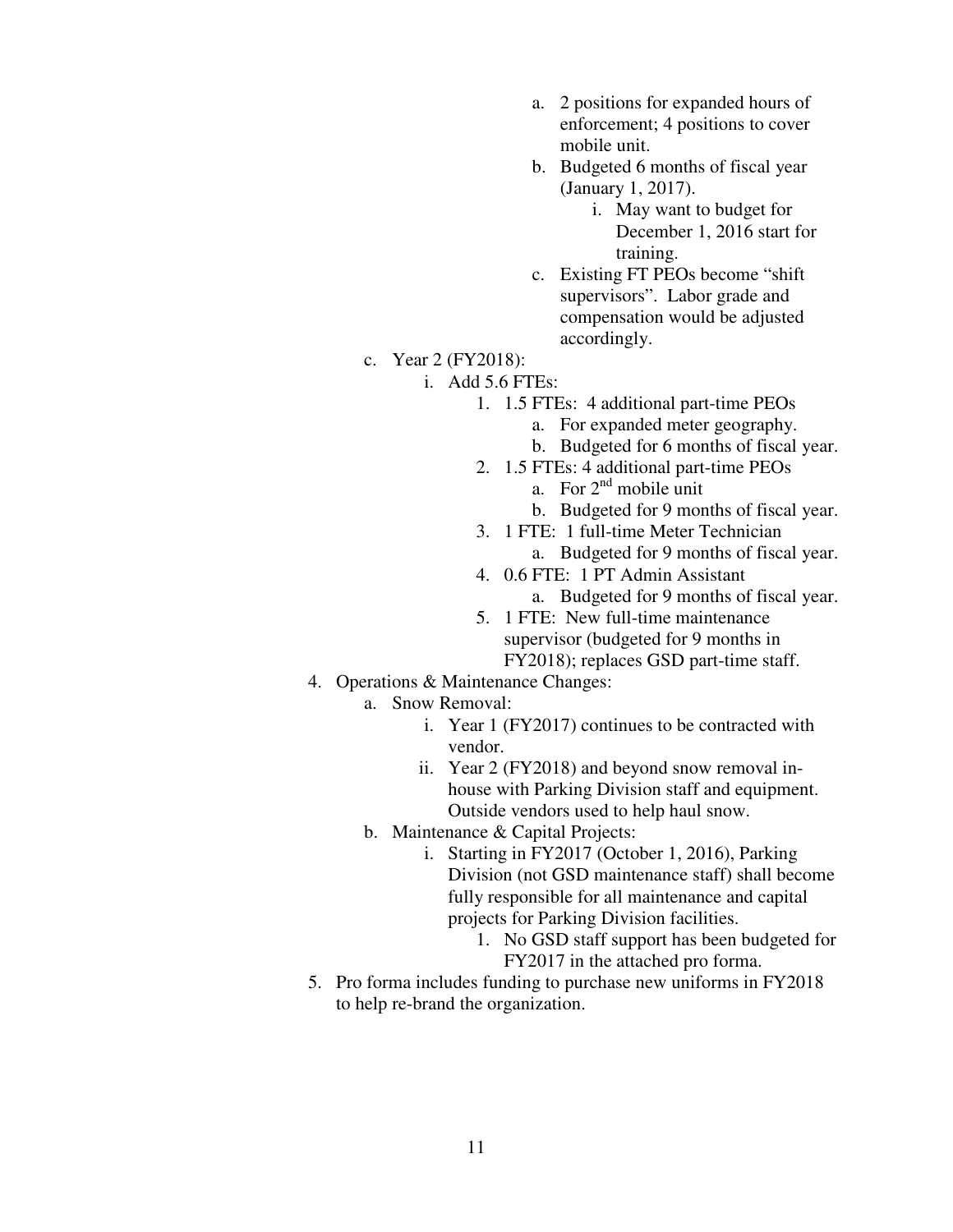#### **b. Revenues:**

- i. Hourly Metered Spaces:
	- 1. Current (FY2016):
		- a. \$0.50 / hour (Garages).
		- b. \$0.75 / hour (On-Street & Surface Lots).
		- 2. FY2017 (January 1, 2017):
			- a. \$0.75 (Surface Lots & Garages).
			- b. \$1.25 (All Streets, except Main Street).
			- c. \$1.75 (North and South Main Street Loudon to Perley).
		- 3. FY2022 (July 1, 2021):
			- a. \$1.00 (Surface Lots & Garages).
			- b. \$1.50 (All Streets, except Main Street).
			- c. \$2.00 (North and South Main Street Loudon to Perley).
		- 4. All post-rate increase revenue estimates are based on utilization data collected by Nelson Nygaard. To be conservative, projections were reduced by 30%. Revenue projections were then further reduced by an additional 17% in order to reconcile projections with historical budget trends. Specifically, revenue estimates derived by using Nelson Nygaard's utilization data were 17% higher than City's historical budgetary experience. This would suggest that, on average, approximately 17% of parkers are not paying for spaces they are occupying.
- ii. On-Street Meters:
	- 1. Continue to use Cale Kiosks where currently deployed (80 +/ units).
	- 2. Meter Expansion / Replacement:
		- a. FY2018 (January 1, 2018): Expand by additional 312 meters in downtown, as well as north and west of Downtown.
			- i. Managed with IPS Smart Meters (not Cale Kiosks).
		- b. FY2019 Replace 375 mechanical meters with IPS Smart Meters.
	- 3. Time Limits:
		- a. Time limits on Main Street, as well as side streets in the downtown core (between Storrs and State streets) will be increased from 2 hours to 4 hours. See attached map.
			- i. Consultant recommended no time limit.
			- ii. Staff believes time limit is important because:
				- 1. Limit handicap parkers use of prime nonhandicap designated parking spaces downtown (which, per NH State Law, they are exempted from having to pay for).
				- 2. The new \$1.75 / hour rate for Main Street and \$1.25 / hour rate for side streets in the downtown core (Storrs to State) may not be enough of an economic incentive to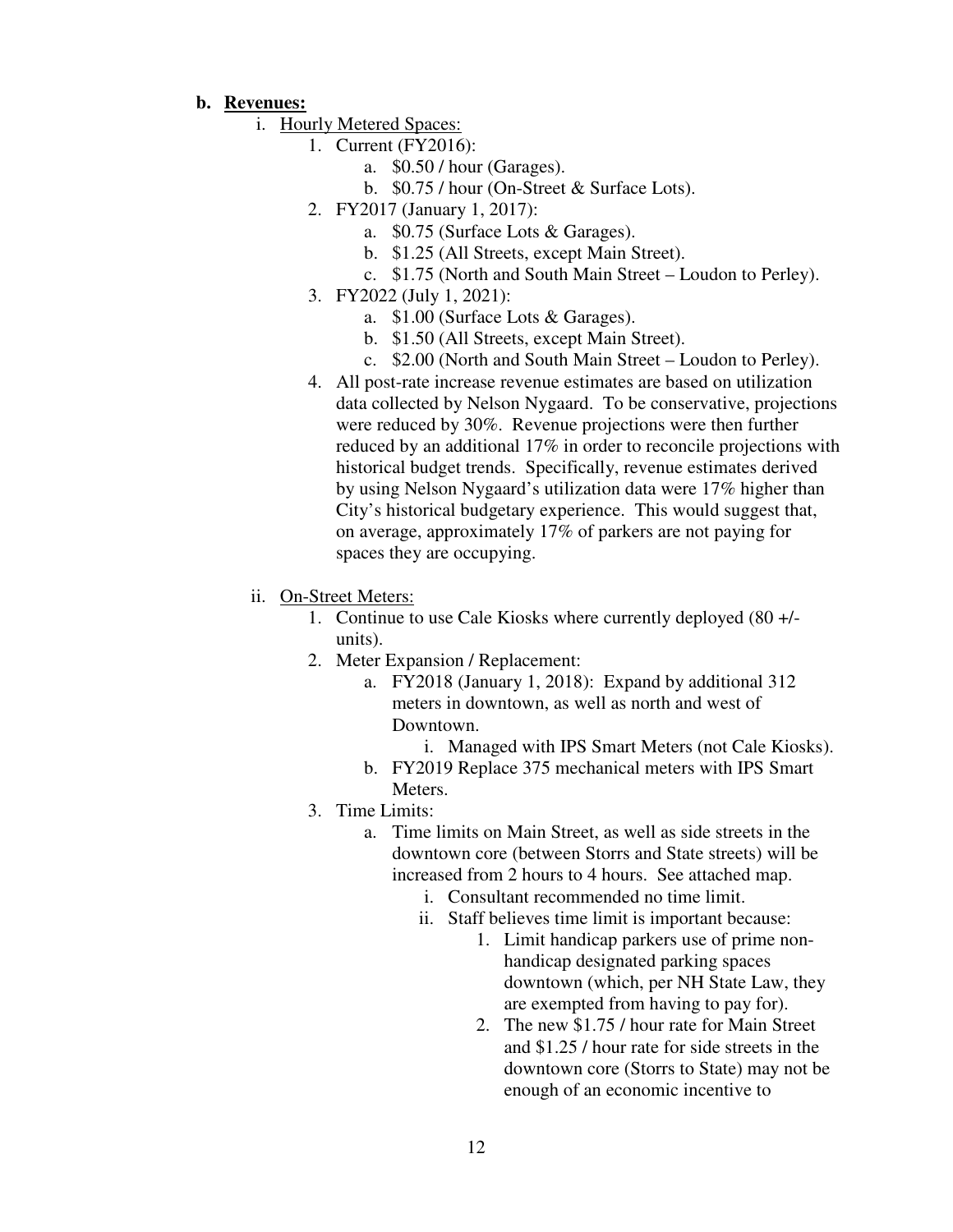discourage all day use by some downtown employees.

- b. Time limits at all other on-street meters would be increased to 11 hours. This would match hours of enforcement (9AM to 8PM).
- 4. Customer Service Initiatives:
	- a. Pay by Cell Phone App: Select a vendor to implement pay by cell phone app for parkers. The staff's preliminary preference would be to engage Passport Parking. The passport App is free for parkers to download and there are no start-up costs to the City. The pro forma assumes transaction fees paid by user. If adopted, it would likely be in the City's best interest to require parkers to use Passport's "wallet feature", which is similar to NHDOT EZ Pass accounts. Users would be responsible for transaction fees to replenish their accounts. The pro forma presumes that the City would pay credit card transaction fees, as parkers would likely be using Kiosk units by credit card if not for App.
	- b. In Car Meters: Select a vendor to implement an "in-car meter" program. The staff's preliminary preference would be to select Easy Park. An in-car meter program would allow parkers to use a special module displayed in their vehicles rather than paying at a kiosk or meter. Again, the City would likely require parkers to use the "wallet feature" and users would pay the transaction fees for replenishing their accounts. And like Pay by Cell, the City would also cover credit card transaction fees. In-car meters would likely be sold to the public for around \$25-30 each, and the City would likely provide \$15 of free parking at time of purchase. Start-up costs to the City would be \$5,000, plus cost of meters unless the City were to have users purchase units from Easy Park directly.
	- c. Both options could allow the City to discontinue use of the Parking Card in the future, if desired.
- iii. Garages Leases & Permits:
	- 1. Overview:
		- a. Goal is to negotiate out of all long-term leases in Capital Commons and Durgin Garage in favor of a permit system by FY2019.
			- i. May need to keep a small supply of leases in each facility.
			- ii. Currently no long-term leases in Firehouse Block; could implement a permit system prior to FY2019 if desired as a prototype program.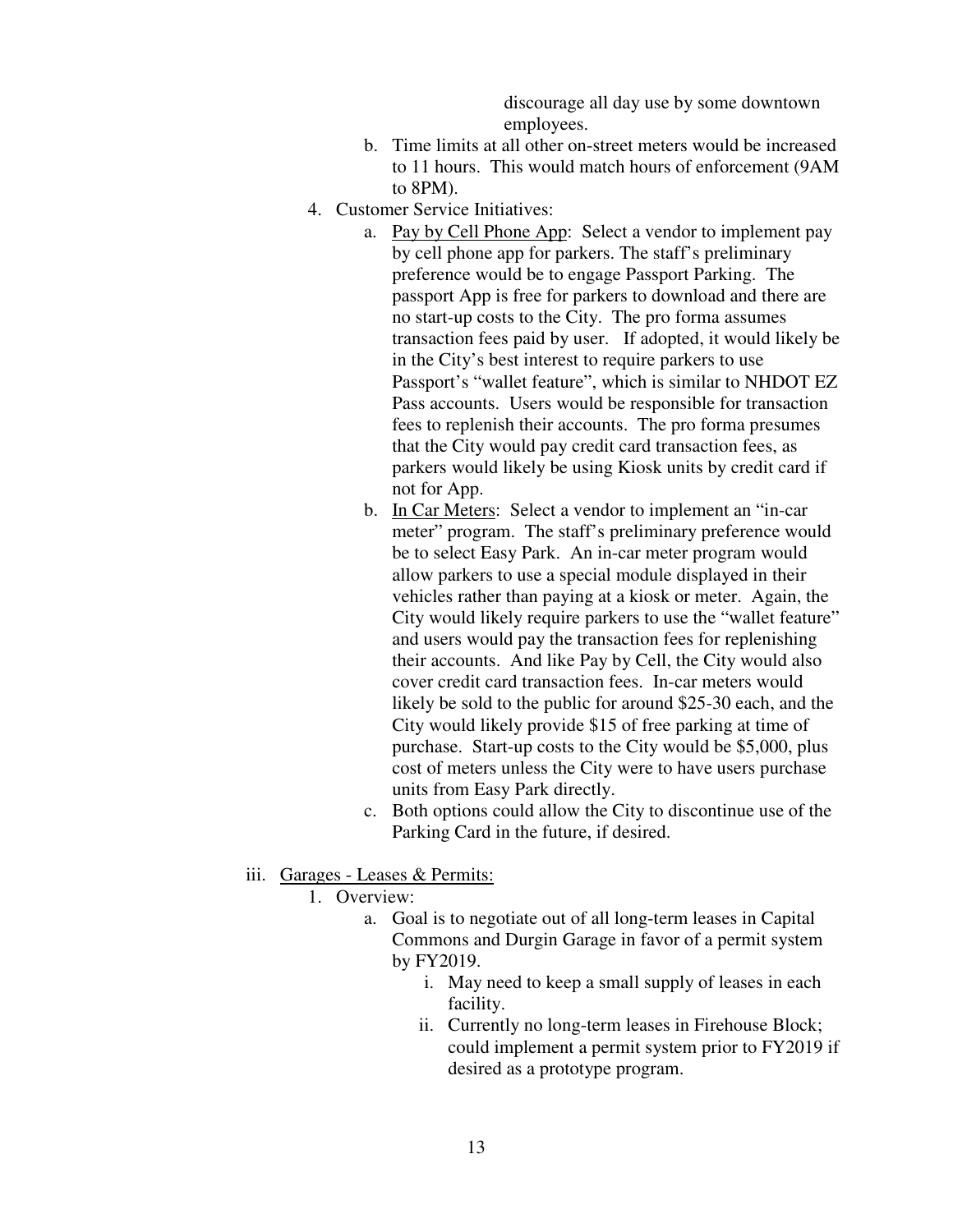- 2. Key Pro Forma Assumptions:
	- a. Long-Term Lease Agreements: Pro Forma presumes that parking tenants associated with Capital Plaza I & II, Smile, and Love Your Neighbor buildings do not opt for permit system due to discounted long-term lease rates. However, the majority of tenants of the Capital Commons office building (116 spaces) are expected to opt for permits due to cost savings as compared to market lease rates.
	- b. Property Taxes:
		- i. Per RSA72:23, all parking leases are subject to property taxes.
		- ii. Opinion from the Legal Department, as well as NH case law (*Fallons Rexall Store V. Town of Hampton, October 1991, Board of Tax & Land Appeals*), indicates that permits will also be subject to taxation. The pro forma accounts for this.
		- iii. FY2016 tax bill was approximately \$170,000, of which the City paid approximately \$130,000 directly.
		- iv. City Council may wish to consider seeking legislative change to RSA 72:23 to clarify and limit the statute to lease of public property, and not permits to use property.

#### 3. Lease & Permit Rates:

a. FY2016:

- i. \$1,344 / covered space (\$112 / month), \$1,044 / uncovered space (\$87 / month).
- ii. Unchanged since 2007.
- b. FY2017 Rates (July 1, 2016):
	- i. Unchanged from FY2016.
- c. FY2018:
	- i. \$1,550 / covered space (\$129 / month), \$1,150 / uncovered space (\$95 / month).
	- ii. All long-term leases remain as is.
- d. FY2019:
	- i. Permit system commences.
		- 1. Permits:
			- a. \$1,350 for "24/7" permit. (\$113 / month)
			- b. \$800 for M-F (8AM 6PM) work day permit. (\$67 / month).
			- c. Rates increase \$50 each year (\$4.16 / month).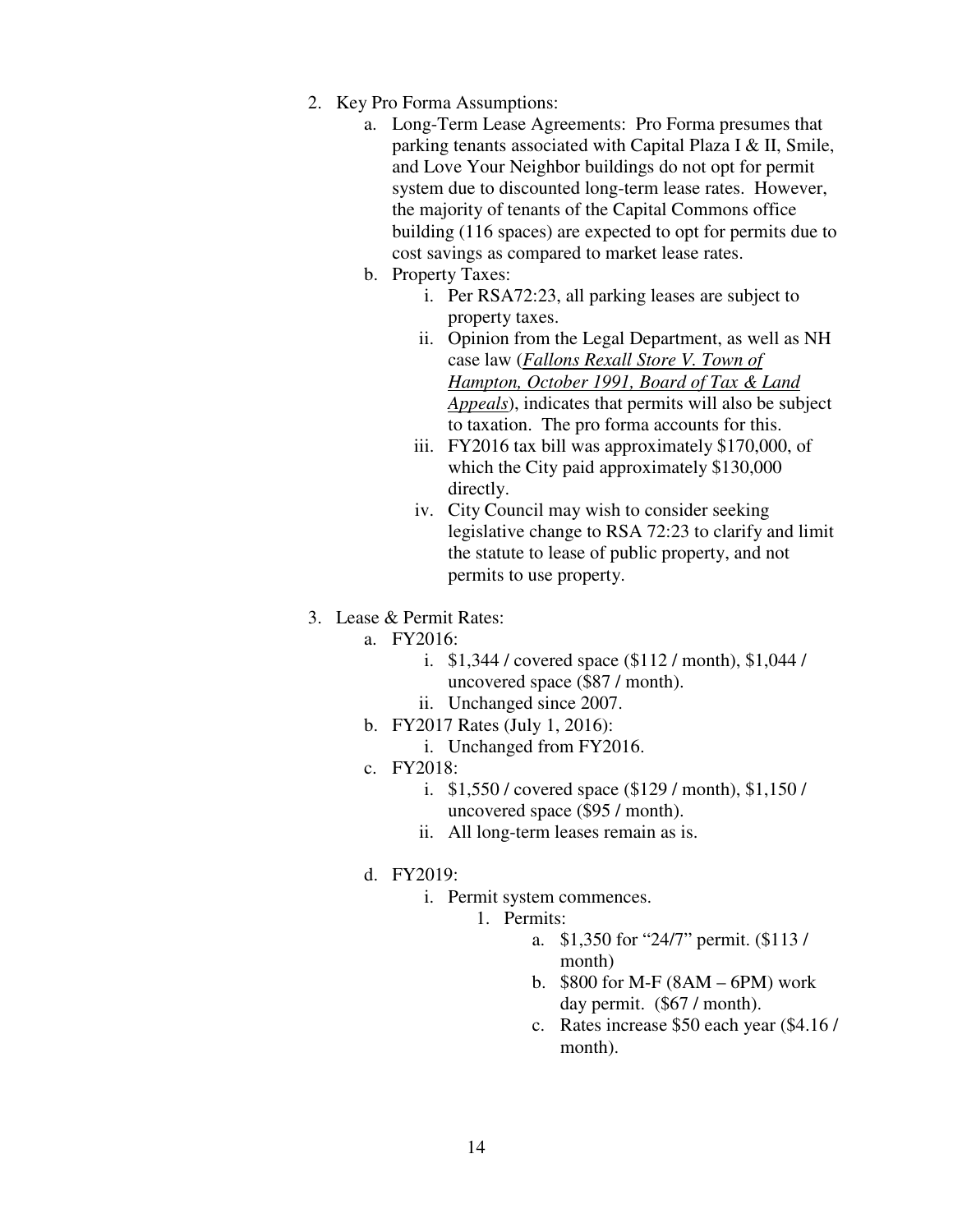- d. May consider overnight permit rate; say \$675 / year (or 50% of "24/7" permit).
	- i. **Not** currently modeled in pro forma.
- 2. Leases:
	- a. \$2,000 / year (covered only, no uncovered spaces available.) (\$167 / month)
	- b. Rates increase \$50 each year (\$4.16 / month).
- 3. Long-term Lessees:
	- a. Assumes that majority of Capital Commons L.L.C. tenants convert to permits due to cost savings compared to current market rates.
	- b. Assumes that tenants of the Smile and Love Your Neighbor buildings do not give up lease spaces in Capital Commons Garage due to significantly discounted lease rates.
		- i. Love building discounted lease rates expire in 2026.
	- c. Assumes Brady Sullivan and PRM do not give up lease spaces due to significantly discounted rates. However, staff believes the opportunity might exist to negotiate out of long-term leases due to cost sharing associated with upcoming repairs to the School Street Garage.

- iv. Surface Lots:
	- 1. Metered Lots
		- a. Current facilities: Library, City Hall, Hills Avenue, and former NH Employment Security Lot.
			- i. Revenues for former NHES Lot not included as unclear when the lot might be discontinued due to a redevelopment project.
		- b. FY2017: \$0.75 / Hour.
		- c. FY2022: \$1.00 / Hour.
	- 2. Leased Lots
		- a. Storrs Street (beneath Loudon Road) and Dixon Avenue.
			- i. Anticipated to initially be used primarily by Remi Block tenants.
		- b. FY2017 Assumes implementation of permit system for both lots.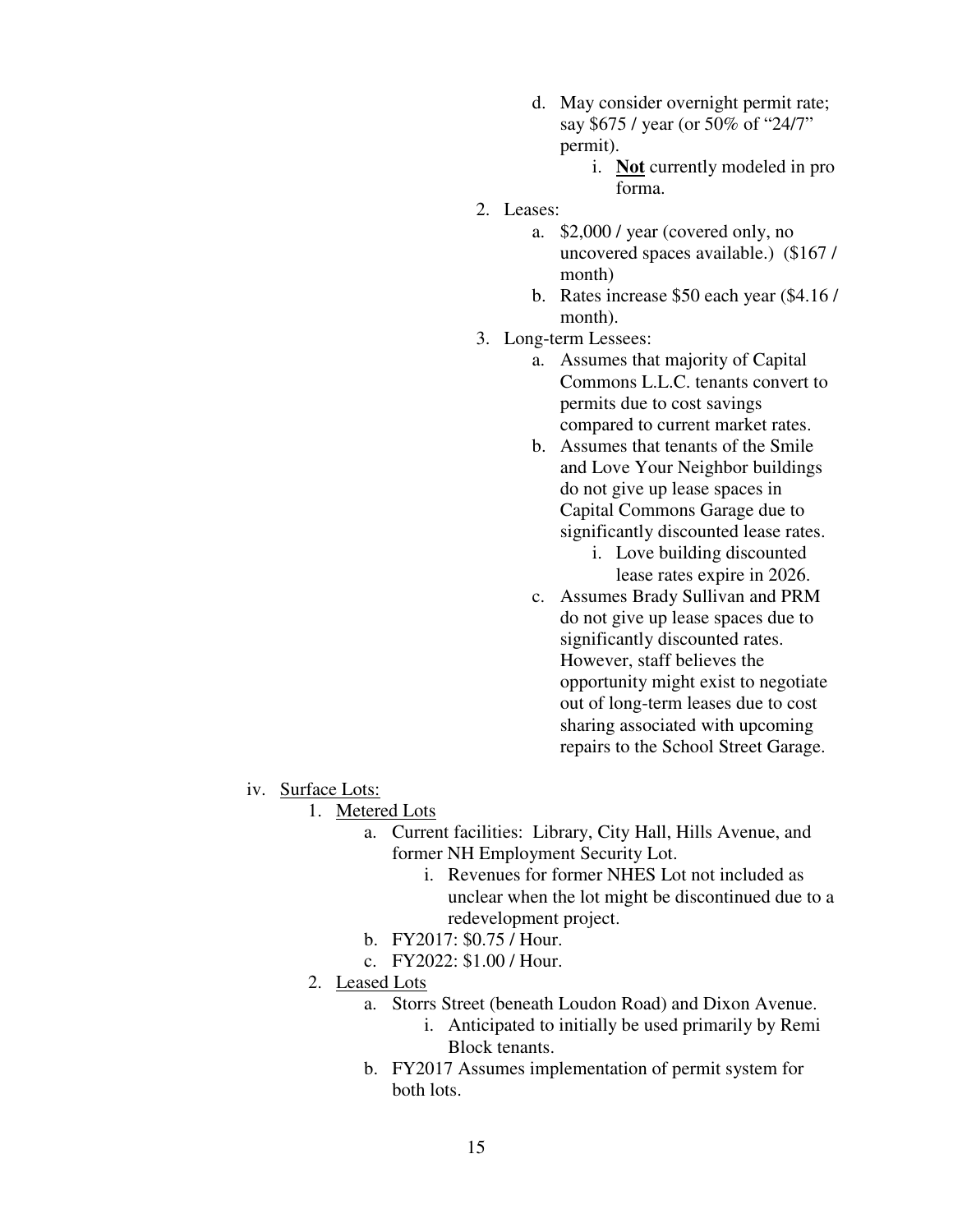- i. \$1,350 for "24/7" space. (\$113 / month)
- ii. \$800 for "work day" (M-F, 8AM 6PM). (\$67 / month)
- iii. May consider overnight permit rate; say \$675 / year (or 50% of "24/7" permit). (\$56 / month) 1. Not currently modeled in pro forma.
- c. 50% Vacancy rate presumed in pro forma.
- v. Citations:
	- 1. Proposed increases for FY2017 (January 1, 2017):
		- a. Against Traffic: \$20 to \$25.
		- b. Overtime Time Zone: \$15 to \$25.
		- c. Reserved Space: \$20 to \$25.
		- d. No Parking: \$15 to \$25.
		- e. Expired Meter: \$10 to \$25.
		- f. Encumbered Meter: \$10 to \$25.
		- g. Not Within Lines: \$5 to \$25.
		- h. Resident Permit Violation: \$10 to \$25.
		- i. All other citation amounts remain unchanged.
	- 2. Change ticket late fees to following:
		- a. Face Value (if paid within 14 days, change to 30 days).
		- b. Double (currently if paid within 15-28 days, change to if paid within 60 days).
		- c. Quadruple (if paid after 28 days; change to triple if paid after 60 days).
	- 3. Parking Fund would retain revenue from all tickets issued, including those by Police Officers (approximately \$100,000 annually).
	- 4. Implement on-line payment by credit card for parking tickets. Pass on transaction costs to users (projected to be \$1.50 / ticket plus 2.9% transaction fee if the City's current on-line payment vendor is used).

#### **c. State Parking (Employees and Legislature)**

- i. FY2016:
	- 1. State controlled facilities:
		- a. Legislative Garage (Storrs Street): 204 spaces.
		- b. Legislative Office Building Parking Garage: 120 spaces.
		- c. On-Street: 6 (Governor and Legislative leadership).
		- d. Stickney Avenue Shuttle.
		- e. Miscellaneous surface lots (State Library, Attorney General's Office, State House Annex, and 33 Green Street).
	- 2. Data collection completed in January 2015 indicates that peak utilization of parking increases nearly 30% in a 2 +/- block radius around the Statehouse when the Legislature is in session.
	- 3. Legislature: The City's Code of Ordinances, 18-1-7 vests all authority with the City Manager to regulate the State's use of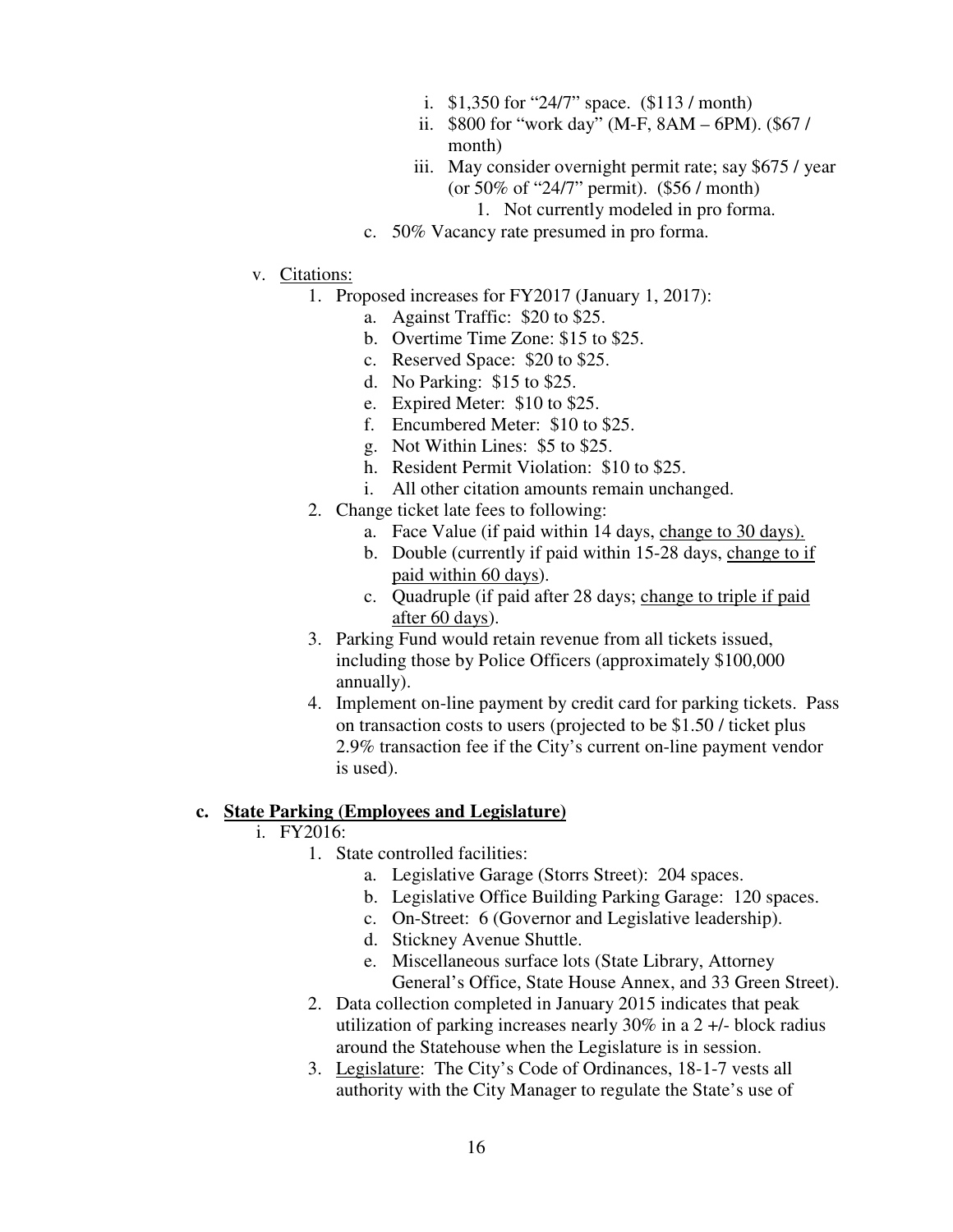municipally owned parking spaces for disabled members of the Legislature (i.e. the practice of bagging meters). Currently the State deploys 50 bags to reserve municipal on-street parking spaces for the Legislature. This excludes 6 additional parking spaces reserved for leadership positions (Governor, President of the Senate, etc.). The Legislature also owns a 204 space parking garage built over Storrs Street in 1976, as well as a 120 space garage located at the Legislative Office Building.

- 4. Official Vehicles: These vehicles currently use City on-street spaces without paying for said spaces. There are no statutes or ordinances which exempt State vehicles from paying municipal parking fees.
- 5. Employees: The State currently purchases \$50,000 annually for approximately 300 downtown based employees without dedicated parking. Remote parking at the former NHDOT Stickney Avenue property (with a shuttle service) is also offered to employees. Further, some employees using personal vehicles have created unofficial placards presumably to exempt themselves from paying for on-street parking. These placards have no legal authority.
- ii. Recommendations:
	- 1. Legislature: The consultant report recommends implementation of a valet parking system. Research undertaken by City staff indicates cost could be \$75,000 - \$100,000 in Year 1; it is unclear if the State would support this approach. Nothing has been included within the pro forma to implement such a program.
	- 2. Official Vehicles: All state vehicles shall be responsible for paying for on-street parking and violators shall be ticketed. Alternatively, the State and City could negotiate an annual flat fee in lieu of parking payment, which might be easier for the State to administer.
	- 3. Employees: Employees, including those coming to downtown to in their own vehicles for State business shall be required to pay for parking.

# **d. Neighborhood / Residential Parking Program**

- i. Terminate and replace current resident program employed around UNH Law, previously established in early 1980s. This program is managed by the City Collections Office.
- ii. New Resident Permit System:
	- 1. Implement residential parking zones in congested neighborhoods. Streets would not be exclusively for residents. However, staggered sections of a street would be resident only ("zones"), with the goal of making approximately half of all parking on a street for resident parking.
	- 2. Zones would be reserved for residential parking only during hours of enforcement (Monday – Saturday, 9AM to 8PM).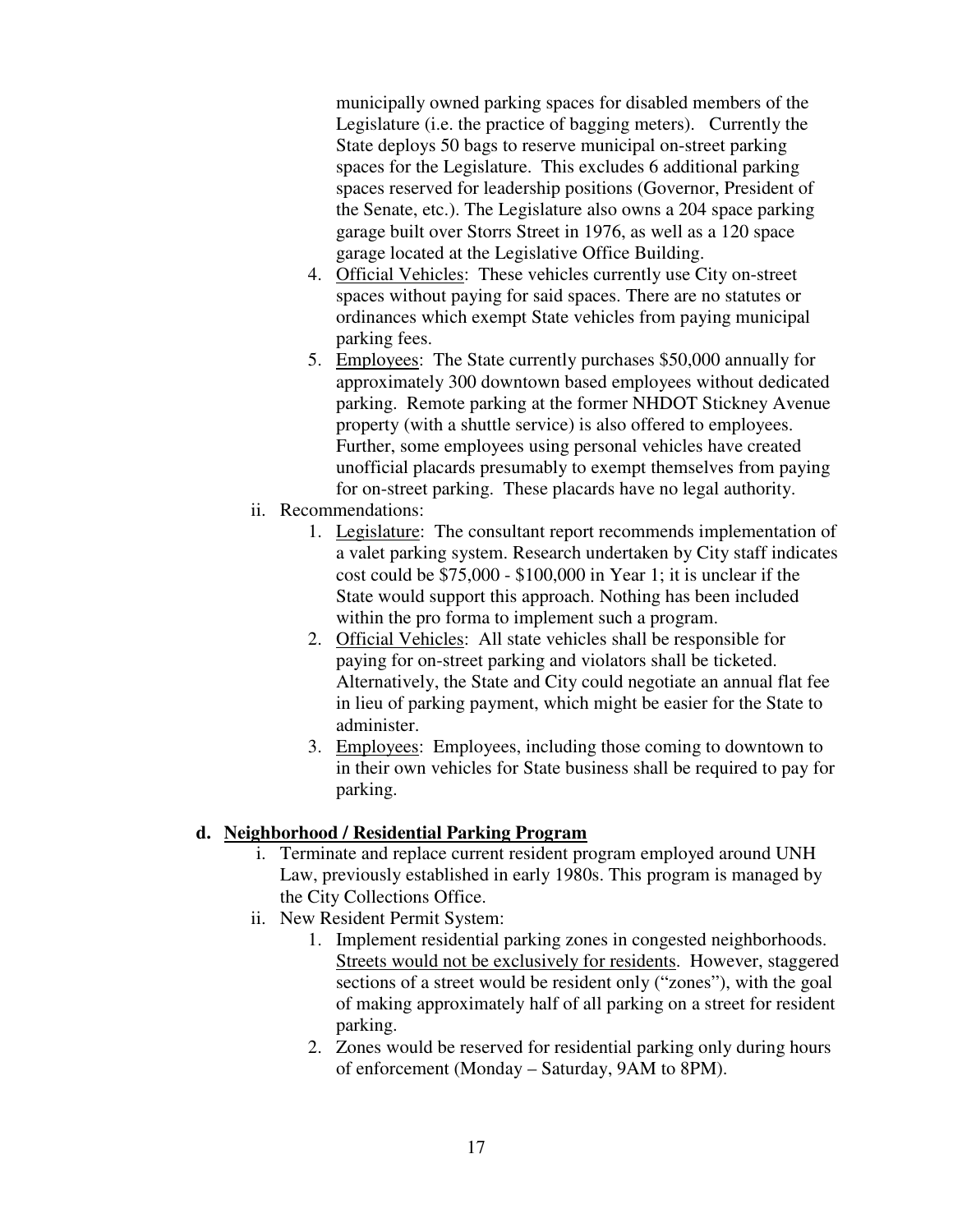- 3. Streets north and west of downtown where expanded meter coverage is proposed would also feature limited "resident permit zones" on said streets (again roughly 50% of spaces).
- 4. Residential permits will allow parking on designated areas of said streets without paying a meter, but will be required to abide by time zone limits (if any).
- 5. For non-metered residential areas, enact resident parking sparingly only on congested streets after utilization studies.
	- a. May want to consider requiring a petition process whereby a super majority of property owners (at least 60%) on affected streets petition the city for implementing this on non-metered streets.
- 6. Permits:
	- a. To be administered by the Parking Division, not the Collections Office.
	- b. Limit 1 permit for household (or address) to ensure:
		- i. Do not provide a disincentive to residents to use existing off-street parking options (i.e. their private driveways).
		- ii. Do not over subscribe limited supply of on-street residential parking.
	- c. Conceptually, the permit would be a hang tab displayed from rear view mirror, and could be transferred to any vehicle (others in household, visitors, etc.).
		- i. Specific to a certain street, streets, or certain residential zones only.
	- d. A fee would be charged for permits. Likely \$50 / year in Year 1.
	- e. Must renew annually. Recommend July 1.
- iii. Will not provide on-street resident zones within the Downtown Central Business District, as parkers will have the option to secure permit parking within garages starting in FY2019.

# **e. Capital Improvement Program (CIP):**

- i. Total capital needs for system FY2017-2026 are \$10,340,700.
- ii. All debt modeled at 4% taxable interest rate, regardless of term of year of issuance. Taxable rates are used because of high percentage of lease / permit spaces which, per IRS regulations, require taxable debt issuances. The 4% rate was used to be conservative. Tax exempt debt rates were approximately 2% as of January 2016.
	- 1. Vehicles: \$321,371 FY2017-2026
		- a. Includes pickup truck for in-house Maintenance Supervisor
		- b. Includes second mobile unit for neighborhood enforcement
	- 2. Garages: \$7,429,596 FY2017-2026
		- a. Surveillance and signage for rebranding / naming for all 3 garages.
		- b. Durgin Block: \$3,657,348 FY2017-2026.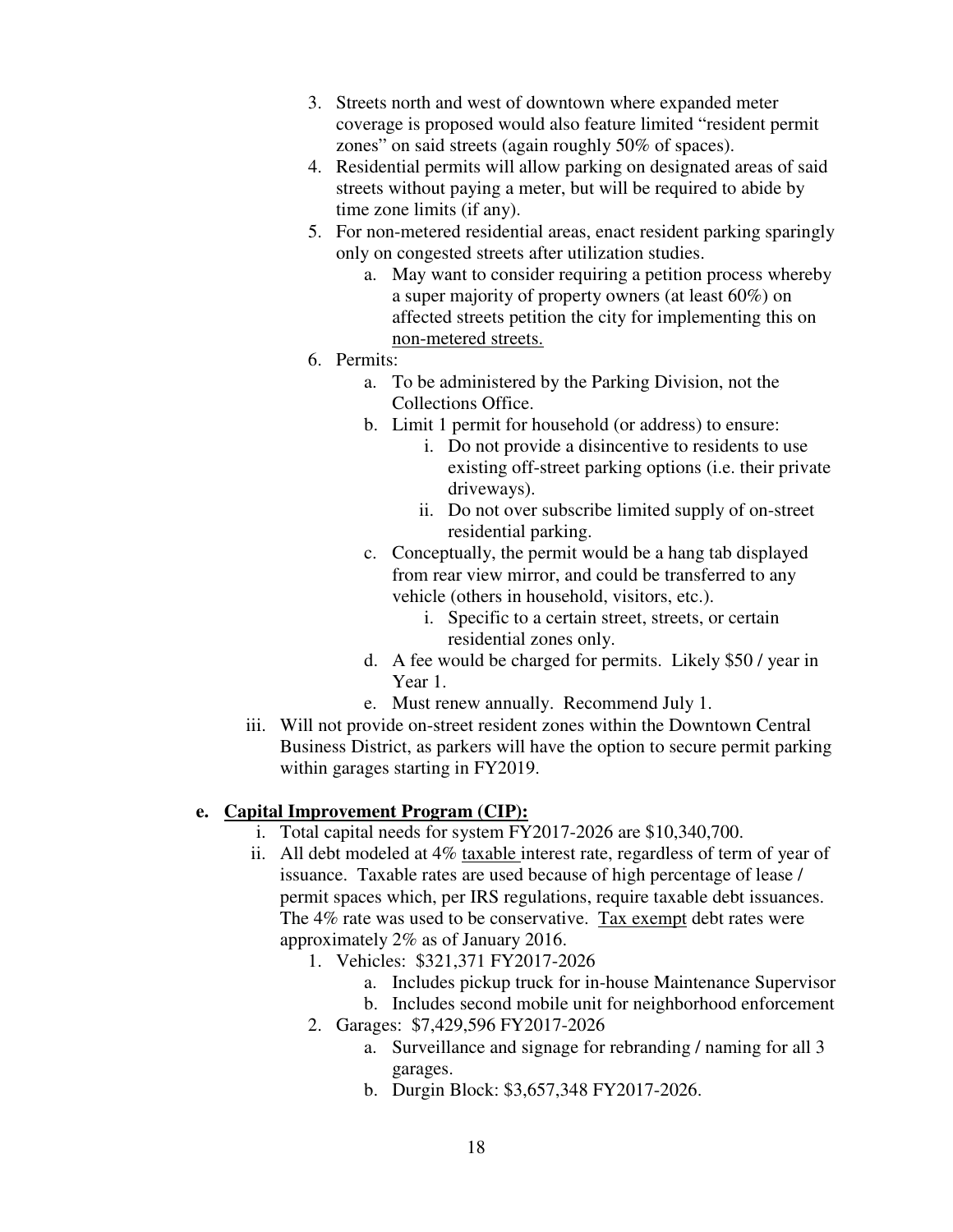- i. Excludes \$1.3M previously appropriated in FY2013 for repairs.
- c. Firehouse Block: \$2,925,838 FY2017-2026.
- d. Capital Commons: \$846,410 FY2017-2026.
- 3. Surface Lots: \$922,152 FY2017-2026
	- a. Rebuild City Hall, Police, and Library Lots, cost of  $$661,000 +/-$ .
- 4. Meters: \$1,644,722 FY2017-2026
	- a. Expansion of 312 +/- meters (north and west of downtown). IPS Smart meters.
	- b. Replacement of all mechanical meters (375 in total) with IPS Smart Meters.
	- c. Replace 74 Cale Kiosks. (In kind; possible IPS kiosk conversion).
- 5. Snow Emergency Beacons: \$138,938 FY2017-2026
	- a. Will add beacons on 24 traffic signals in Concord. Recommend proceeding with a limited area as a "pilot project", which could be expanded to all 24 locations if desired by the City Council.
	- b. Unclear if legally permitted by Manual on Uniform Traffic Control Devices (MUTCD) or NH Department of Transportation; however, these are currently used in Manchester.
		- i. Likely need to limit installations to non-State or Federal routes.
- 6. Technology and Equipment: \$181,652 FY2017-2026
	- a. Adds portable radios for expanded staff, as well as future replacement.
	- b. Adds portable printing units for citations, as well as future replacement.

#### **f. General Fund / Parking Fund Inter-Relationship:**

- i. See attached pro forma tab detailing cash and in-kind subsidies involving the Parking Fund and General Fund.
	- 1. FY2016 estimated total contribution to General Fund (direct payments and non-cash support) by Parking Fund is \$707,870.
	- 2. FY2016 estimated General Fund contributions to Parking Fund (direct payments and noncash support) are \$26,016.
- ii. Transfers from Parking to General Fund:
	- 1. Administration fee. \$96,150 in FY2016. Proposed to increase 3% FY2018-2026.
	- 2. Payment of rent and utilities for space occupied in CPD. Estimated at \$13,256 in FY2016. Increases at approximately 2% / year. Rent to commence in FY2018.
	- 3. Parking Fund will transfer monies for snow removal downtown (\$63,952 in FY2016). Increases 3% per year FY2017-2026.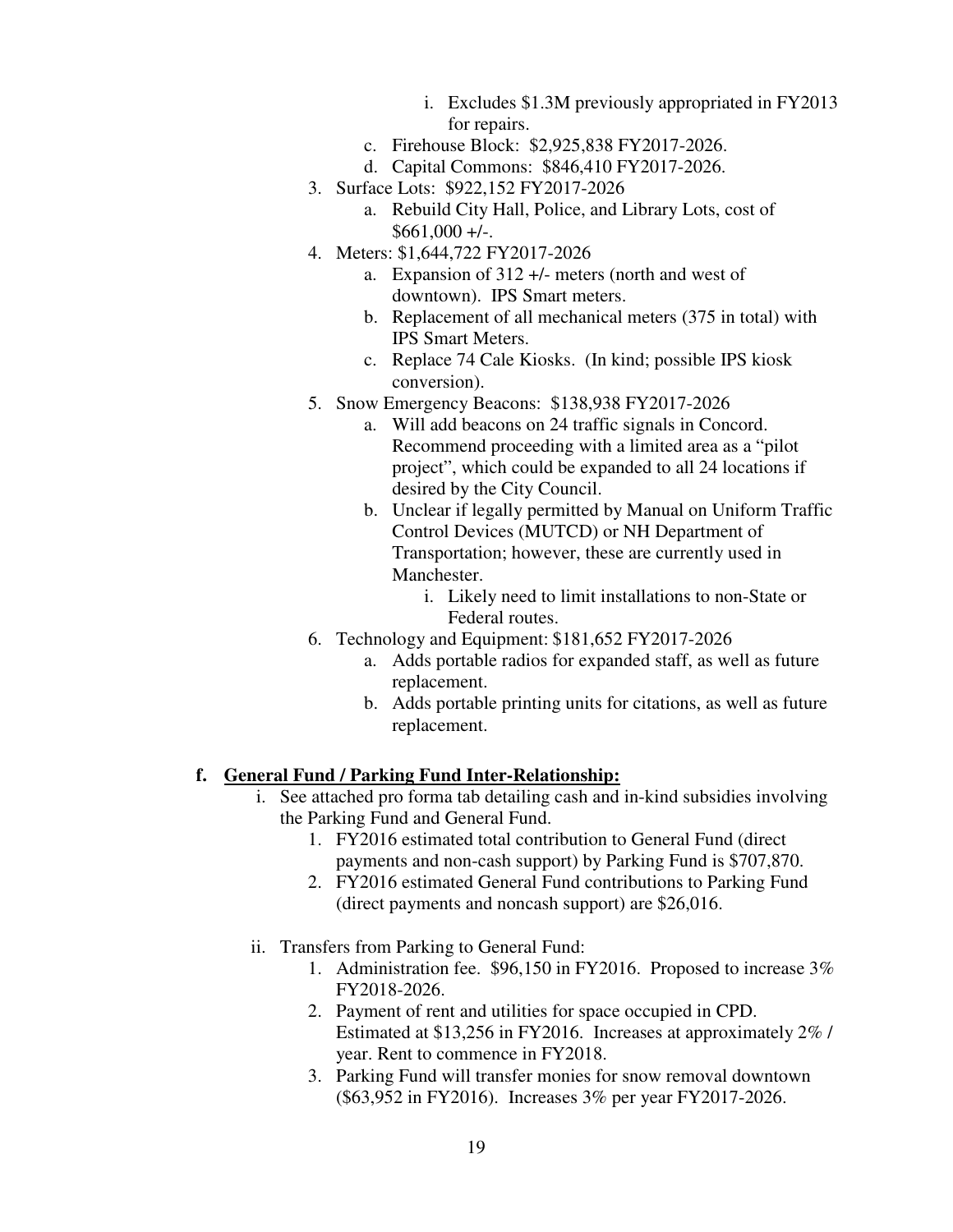- 4. Parking fund solely supports total cost of a Police Department Administration Technician II position (\$58,969 in FY2016). Position's workload is shared equally between Police (General Fund) and Parking Division (Parking Fund). Budget modelled at 50/50 share in FY2018.
- 5. Starting in FY2018, the Parking Fund will support 10% of total compensation for two positions in the Police Department (a Fiscal Technician III and a Records Supervisor), as both positions support parking operations (pay roll, purchase order preparation, accounts payable, etc.)
- iii. Transfers from General Fund to Parking:
	- 1. A total of 122 parking spaces in the Firehouse and Capital Commons garages, as well as Library, City Hall, Police, and Hills Avenue surface lots are occupied by City vehicles and employees. No rent is paid to the Parking Fund for these spaces. Lost revenues to the Parking Fund are estimated at \$123,026 in FY2016.

In the case of Capital Commons and Hills Avenue, 5 spaces are occupied by the GSD's Downtown Services Team's equipment paddock and job trailer.

Starting in FY2018, the General Fund will make a payment to the Parking Fund for its proportionate share of O&M costs of these spaces, as well as any capital investments thereto (i.e. prorated share of debt service payments / capital transfers). However, payment of rent will not be required.

- 2. Starting in FY2018, compensation for Police Department Admin Tech II position will be shared 50/50 between the Parking Fund and General Fund. (Currently the Parking Fund solely supports costs of this position).
- 3. Non-meter ticket revenues will be retained by the Parking Fund.
- 4. Administrative payments to the General Services Department, including staffing costs, will cease in FY2018 as Parking Division will bring maintenance staff in house.
- 5. Snow Removal:
	- a. FY2018
		- i. Parks and Rec will be responsible for plowing Penacook Riverfront Park.
		- ii. GSD will assume responsibility for plowing Prince Street and Railroad Avenue with its equipment.

# **g. Other Transfers into Parking Fund:**

- i. Sears Block TIF District
	- 1. Starting in FY2018 the SBTIF will absorb all debt payments for the "Parking Fund" supported debt service, which financed the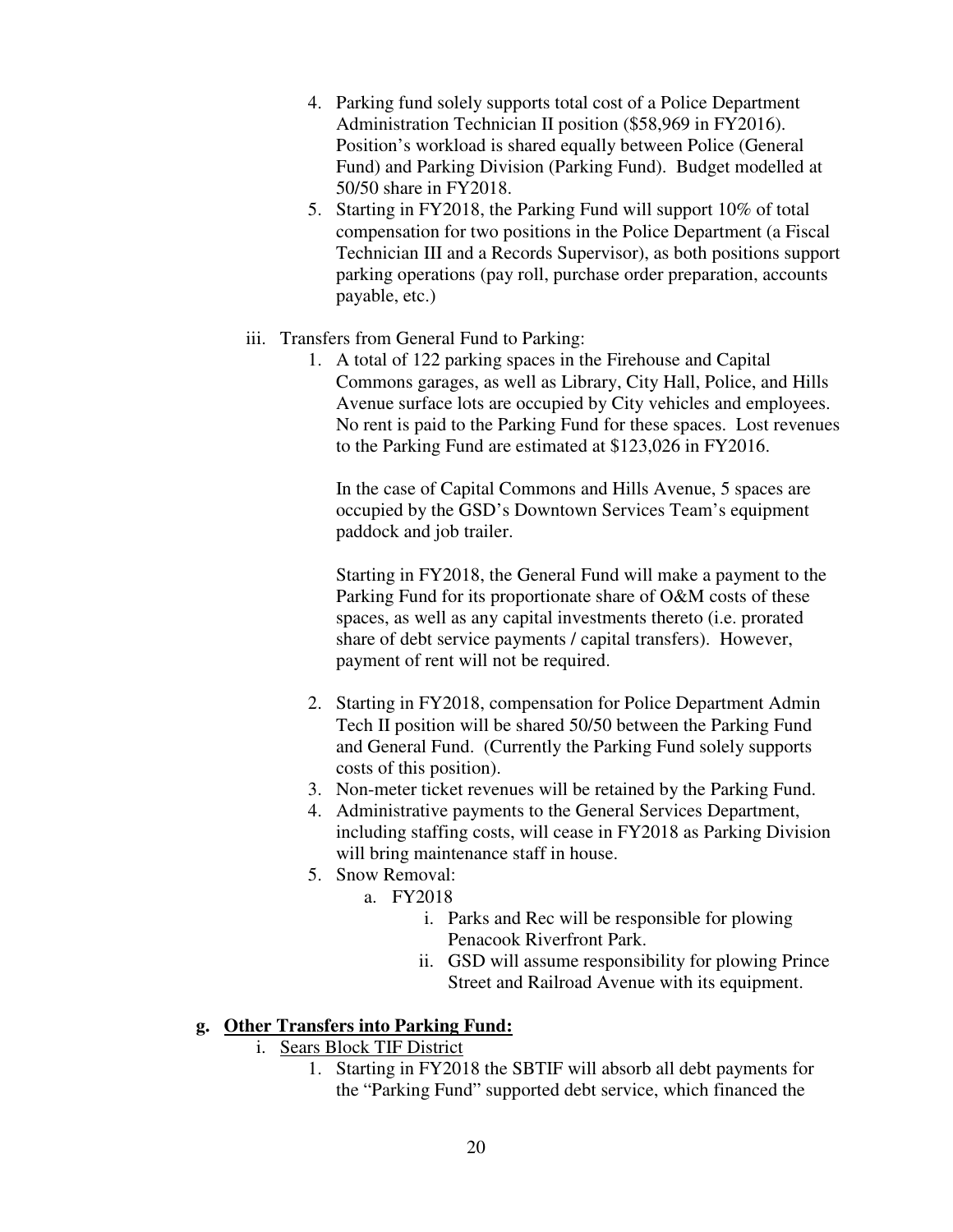Capital Commons Garage, through the full term of the debt (\$236,820 in FY2018).

- 2. Per historical practice, the SBTIF will continue to partially support the "Parking Lease" supported debt service through the term of the debt.
- ii. Downtown Solid Waste District (DSWD):
	- 1. Starting in FY2018, the DSWD will make an annual payment to the Parking Fund for placement of dumpsters on Parking Fund property at Durgin Block, Capital Commons, and the Hills Ave surface lot. FY2018 payment would be \$11,500 for 10 Dumpsters.
		- a. Billed at \$1,150 each (FY2018 proposed uncovered parking space lease rate).
- iii. Durgin Block:
	- 1. Brady Sullivan and PRM will start making payments to the City for their proportionate share of debt service for \$4M +/- repair to the facility. Projected to be approximately \$203,000 in FY2018.
	- 2. \$10,500 in Trust will continue to be used to support the pro forma.

#### **4. Other Policy Recommendations:**

a. Vehicle Registrations and Unpaid Tickets: The City should adopt the provisions of RSA 231:130-a and 261:148 which would prohibit registration of automobiles that have outstanding unpaid parking tickets. This statute has been adopted by Nashua and Manchester. Keene is reportedly currently considering adoption.

As of February 2016, the City had a total of \$411,985 in outstanding parking tickets for FY2010-2015, combined. On average, the City loses nearly \$69,000 of revenue associated with unpaid parking tickets.

- b. Handicap Parking: State Law exempts those parkers with valid handicap license plates or placards from paying for on-street parking. However, municipalities have the authority to enforce prevailing time limits for handicap parking which govern all other parking spaces. Historically, it has not been the City's practice to do there. Therefore, the City should amend applicable ordinances to enforce applicable time limits.
- c. Non-City Governmental Vehicles: Governmental vehicles from the State, as well as other political subdivisions, are not exempt for paying for parking. The City should adopt a policy of ticketing all non-City governmental vehicles that have not paid for parking, or violated City ordinances.
- d. Valet Ordinance: Independent of a recommended valet program for the State Legislature, the City should enact an ordinance allowing businesses within the central business district to provide periodic, short-term valet services using a limited supply of municipal parking spaces for pick-up and drop off of vehicles.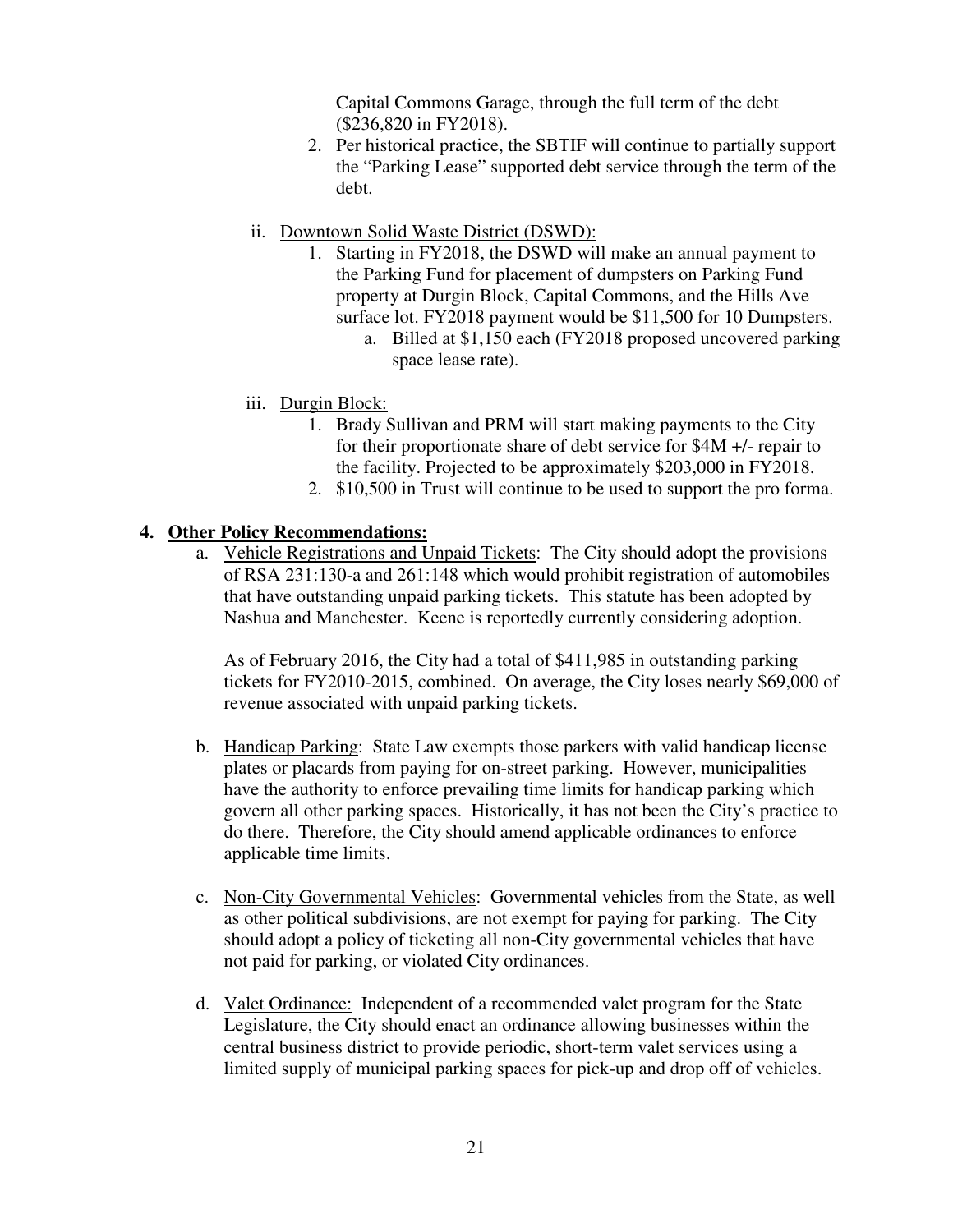Such a program would be beneficial for theatres and restaurants. The genesis for this recommendation was an inquiry by the Capitol Center for the Arts.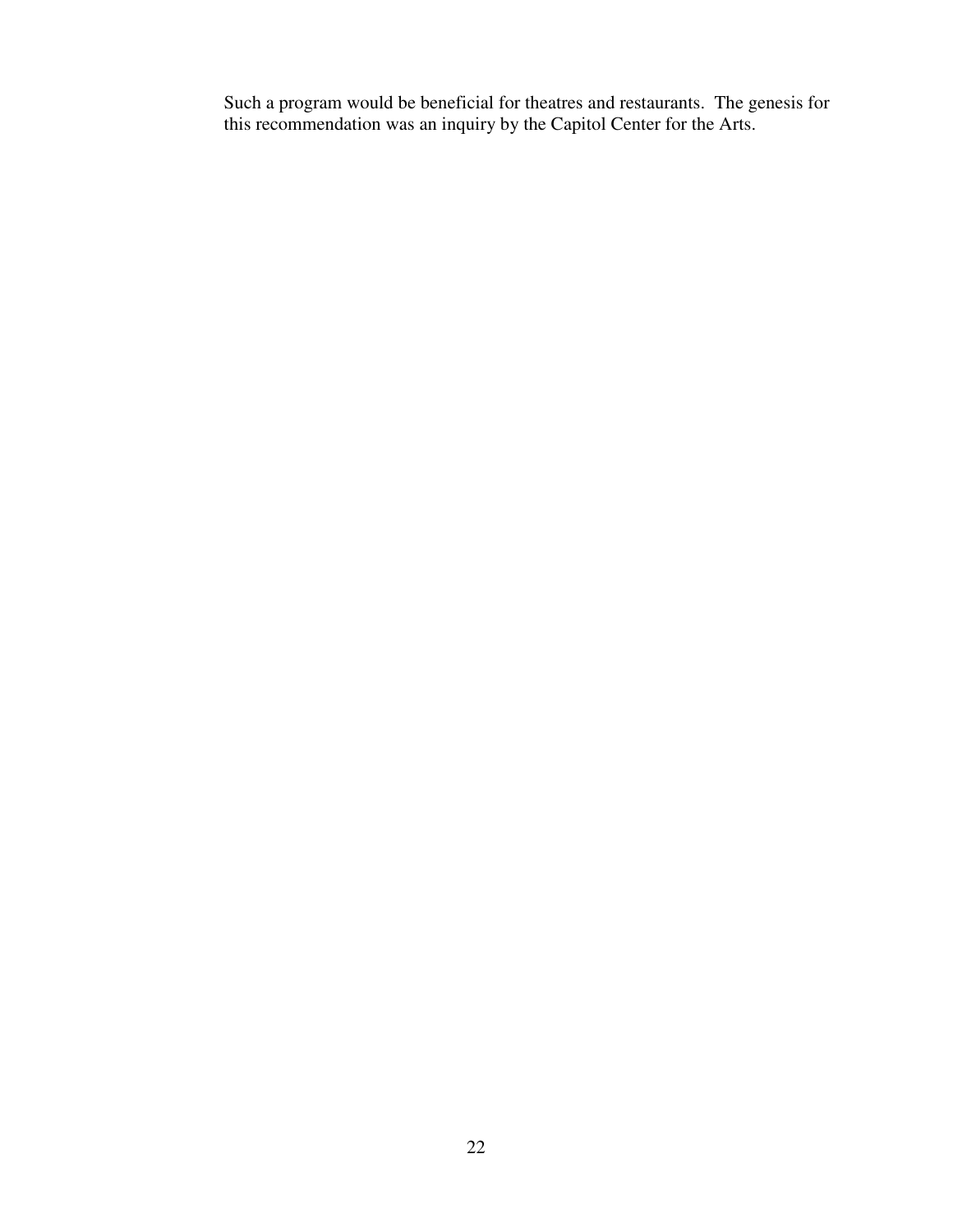# **Parking Study Area**

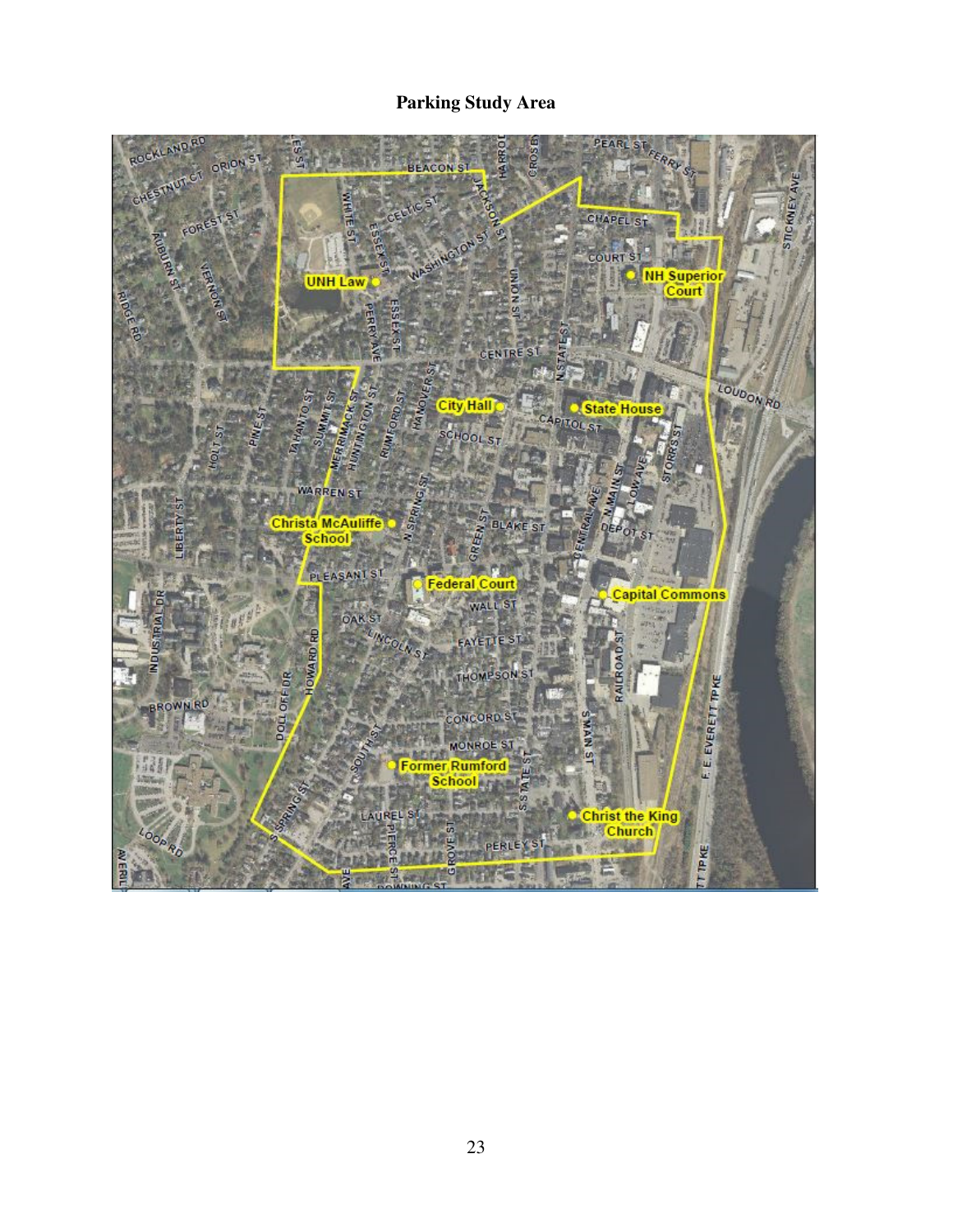| General Fund<br>Financial Inter-relationship Between Parking Fund &                      |                          |                          |                                                                  |
|------------------------------------------------------------------------------------------|--------------------------|--------------------------|------------------------------------------------------------------|
| Parking Fund Support of General Fund                                                     | <b>FY2016</b>            | Cash / Inkind            | <b>Notes</b>                                                     |
| 1 Overhead / Administrative Payment                                                      | \$96,150                 | Cash                     |                                                                  |
| 2 Rent & Utilities @ Police Station                                                      | æ                        | Not Charged              |                                                                  |
| 3 Administrative Specialist Support (Cannon)                                             | \$58,969                 | Cash                     | Bottomley Cannon                                                 |
| 4 GSD Administrative Fee                                                                 | \$9,480                  | $\cosh$                  |                                                                  |
| 5 GSD Labor (for Part-Time Coverage)                                                     | \$85,998                 | $\mathsf{Cas}\mathsf{h}$ |                                                                  |
| 6 Downtown Snow Removal Payment                                                          | \$58,200                 | Cash                     |                                                                  |
| 7 Property Taxes (City, School, County, State)                                           | \$170,295                | Cash                     | FY17 \$133, 439 paid directly by City. Rest PRM & Brady Sullivan |
| 8 Nonmeter Ticket Revenues                                                               | \$100,000                | $\mathsf{Cash}$          |                                                                  |
| Snow Removal - Riverfront Park Lot<br>$\sigma$                                           | \$3,024                  | $\mathsf{Cash}$          | A City Park                                                      |
| 10 Snow Removal - Prince Street                                                          | \$1,000                  | $\mathsf{Cas}\mathsf{h}$ | Part of City Hall Lot contract                                   |
| 11 Snow Removal - Railroad Ave                                                           | \$1,728                  | $\mathsf{Cas}\mathsf{h}$ | Part of Capital Commons Garage contract                          |
| 12 Free Employee Parking / City Vehicle Parking - Firehouse Garage                       | \$63,684                 | Inkind                   | 41 Spaces                                                        |
| 13 Free Employee Parking / City Vehicle Parking - City Hall Lot                          | \$21,261                 | Inkind                   | Presumes metered.<br>23 Spaces; 66% Utilization.                 |
| 14 Free Employee Parking / City Vehicle Parking - Library Lot                            | \$6,835                  | Inkind                   | 8 Spaces; 61% Utilization.                                       |
| 15 Free Employee Parking / City Vehicle Parking - Police Lot                             | \$46,980                 | Inkind                   | 45 Spaces. Presumes Lease                                        |
| Commons for Equipment Storage<br>16 Downtown Services Team - Loss of 3 Spaces in Capital | \$4,032                  | Inkind                   | 3 Covered Spaces                                                 |
| e Lot for Office Trailer<br>17 Downtown Services Team - Loss of 2 Spaces in Hills Av     | \$1,114                  | Inkind                   | 2 Uncovered Meter Spaces                                         |
| ayable<br>18 Police Admin Support - Purchase Orders & Accounts P                         | \$                       | Not Charged Emerson      |                                                                  |
| 19 Police Admin Support - Pay Roll                                                       | $\overline{\mathcal{S}}$ | Not Charged   Kenard     |                                                                  |
| Subtotal                                                                                 | \$728,750                |                          |                                                                  |
|                                                                                          |                          |                          |                                                                  |
| General Fund Support of Parking Fund                                                     | FY2016                   | Cash / Inkind            | <b>Notes</b>                                                     |
| Snow Removal (City Hall, Library, Police, River Front Lot, FHB Garage)                   |                          |                          |                                                                  |
| 2 City Hall Lot O&M                                                                      |                          |                          |                                                                  |
| 3 Library Parking Lot O&M                                                                |                          |                          |                                                                  |
| 4 Police Station O&M                                                                     | $8888888$                |                          |                                                                  |
| 5 Firehouse Block Garage O&M                                                             |                          |                          |                                                                  |
| 7 Firehouse Block Garage CIP                                                             |                          |                          |                                                                  |
| 8 City Hall, Library, Police Lots - CIP                                                  |                          |                          |                                                                  |
| 9 Free Rent & Utlities for Parking Division                                              | \$13,256                 | Inkind                   |                                                                  |
| 10 Police Admin Support - Purchase Orders & Accounts Payable                             | \$6,696                  | Inkind                   | Lori Emerson. 10% of total time.                                 |
| 11 Police Admin Support - Pay Roll                                                       | \$6,064                  | Inkind                   | Karen Kenard                                                     |
| <b>Subtotal</b>                                                                          | \$26,016                 |                          |                                                                  |